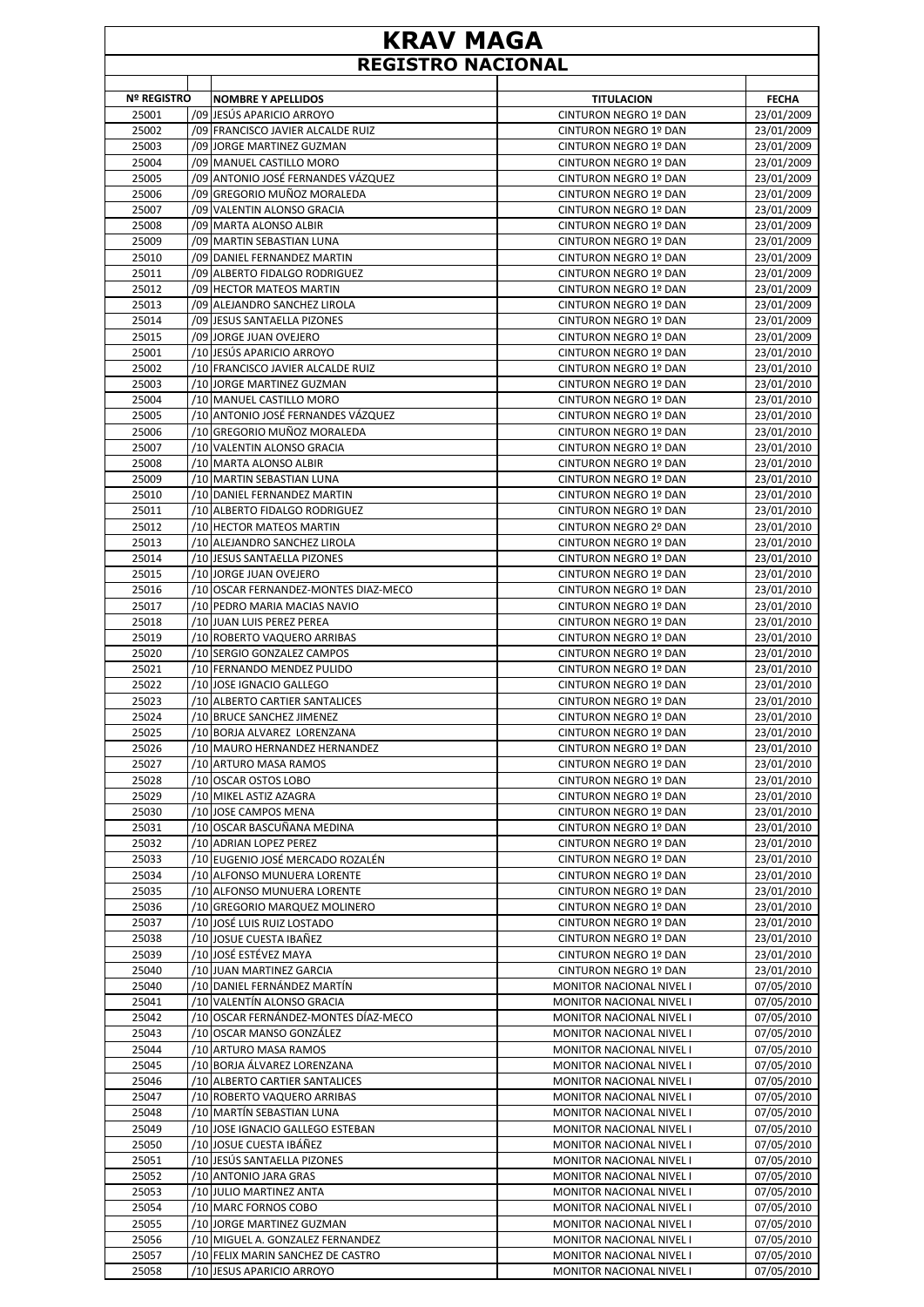| 25059          | /10 FRANCISCO JAVIER ALCALDE RUIZ                                 | MONITOR NACIONAL NIVEL I                                     | 07/05/2010               |
|----------------|-------------------------------------------------------------------|--------------------------------------------------------------|--------------------------|
| 25060          | /10 SILVIA PATRICIA SOLER RAMOS                                   | MONITOR NACIONAL NIVEL I                                     | 07/05/2010               |
| 25061          | /10 FRANCISCO YUSTE FRIAS                                         | MONITOR NACIONAL NIVEL I                                     | 07/05/2010               |
| 25062          | /10 JOSE LUIS RUIZ LOSTADO                                        | MONITOR NACIONAL NIVEL I                                     | 07/05/2010               |
| 25063<br>25064 | /10 JUAN MARTINEZ GARCIA<br>/10 JOSE ESTEVEZ MAYA                 | MONITOR NACIONAL NIVEL I<br>MONITOR NACIONAL NIVEL I         | 07/05/2010<br>07/05/2010 |
| 25065          | /10 ANTONIO JOSÉ FERNANDES VAZQUEZ                                | <b>MONITOR NACIONAL NIVEL I</b>                              | 07/05/2010               |
| 25066          | /10 JOSE LUIS BRAVO ORTEGA                                        | <b>MONITOR NACIONAL NIVEL I</b>                              | 07/05/2010               |
| 25067          | /10 GREGORIO MUÑOZ MORALEDA                                       | MONITOR NACIONAL NIVEL I                                     | 07/05/2010               |
| 25068          | /10 FRANCISCO YUSTE FRIAS                                         | CINTURON NEGRO 1º DAN                                        | 08/08/2010               |
| 25069          | /10 SILVIA PATRICIA SOLER RAMOS                                   | CINTURON NEGRO 1º DAN                                        | 08/08/2010               |
| 25070          | /10 MARIO PLA SAAVEDRA                                            | CINTURON NEGRO 1º DAN                                        | 08/08/2010               |
| 25071<br>25072 | /10 JOSEP ENRIC NICOLAS FAJARDO<br>/10 FRANCISCO SUAREZ DIAZ      | CINTURON NEGRO 1º DAN<br>CINTURON NEGRO 1º DAN               | 08/08/2010<br>08/08/2010 |
| 25073          | /10 FERNANDO BLANCO CUERVO                                        | CINTURON NEGRO 1º DAN                                        | 08/08/2010               |
| 25074          | /10 JUAN JOSE ALBAR GARCIA                                        | CINTURON NEGRO 1º DAN                                        | 08/08/2010               |
| 25075          | /10 JULIO MARTINEZ ANTA                                           | CINTURON NEGRO 1º DAN                                        | 08/08/2010               |
| 25076          | /10 MARC FORNOS COBO                                              | CINTURON NEGRO 1º DAN                                        | 08/08/2010               |
| 25077          | /10 ADRIAN VAZQUEZ MARTINEZ                                       | CINTURON NEGRO 1º DAN                                        | 08/08/2010               |
| 25078          | /10 MIGUEL ANGEL GONZALEZ FERNANDEZ                               | CINTURON NEGRO 1º DAN                                        | 08/08/2010               |
| 25079          | /10 ANTONIO ALFARO BALSA                                          | CINTURON NEGRO 1º DAN                                        | 08/08/2010               |
| 25080<br>25081 | /10 JUAN JOSE DE LA LATRA BERNAL<br>/10 CAYETANO GARRIDO ESPINOSA | CINTURON NEGRO 1º DAN<br>CINTURON NEGRO 1º DAN               | 08/08/2010<br>08/08/2010 |
| 25082          | /10 MANUEL MORENO ROBLEDILLO                                      | CINTURON NEGRO 1º DAN                                        | 08/08/2010               |
| 25083          | /10 JOSE LUIS AGUIRRE CALVO                                       | CINTURON NEGRO 1º DAN                                        | 08/08/2010               |
| 25084          | /10 IGNACIO MARTINEZ LATASA                                       | CINTURON NEGRO 1º DAN                                        | 08/08/2010               |
| 25085          | /10 MIGUEL GARCIA CHOCARRO                                        | CINTURON NEGRO 1º DAN                                        | 08/08/2010               |
| 25086          | /10 JAVIER ECHEVERRIA SENOSIAIN                                   | CINTURON NEGRO 1º DAN                                        | 08/08/2010               |
| 25087          | /10 MIGUEL ANGEL GONZALEZ GONZALEZ                                | CINTURON NEGRO 1º DAN                                        | 08/08/2010               |
| 25088          | /10 LEONARDO BARONA RUIPEREZ                                      | CINTURON NEGRO 1º DAN                                        | 08/08/2010               |
| 25089<br>25090 | /10 LUIS PALACIOS ARDUENGO<br>/10 OSCAR MANSO GONZALEZ            | CINTURON NEGRO 1º DAN<br>CINTURON NEGRO 1º DAN               | 08/08/2010               |
| 25091          | /10 XABI MARTINEZ URROZ                                           | CINTURON NEGRO 1º DAN                                        | 08/08/2010<br>08/08/2010 |
| 25092          | /10 MIGUEL ANGEL GASCON GONZALEZ                                  | CINTURON NEGRO 3º DAN                                        | 08/08/2010               |
| 25093          | /10 JOSE RICARDO FERNANDEZ CHIRIBELLA                             | CINTURON NEGRO 1º DAN                                        | 08/08/2010               |
| 25094          | /10 DAVID GONZALEZ SANCHEZ                                        | CINTURON NEGRO 1º DAN                                        | 08/08/2010               |
| 25095          | /10 JOSE LUIS BRAVO ORTEGA                                        | CINTURON NEGRO 1º DAN                                        | 08/08/2010               |
| 25096          | /10 OSCAR MANSO GONZALEZ                                          | MONITOR NACIONAL NIVEL I                                     | 10/10/2010               |
| 25097          | /10 BRUCE SÁNCHEZ JIMENEZ                                         | MONITOR NACIONAL NIVEL I                                     | 10/10/2010               |
| 25098<br>25099 | /10 ALEJANDRO SANCHEZ LIROLA<br>/10 JOSE HERNÁNDEZ-MONTIEL GENER  | MONITOR NACIONAL NIVEL I<br>MONITOR NACIONAL NIVEL I         | 10/10/2010<br>10/10/2010 |
|                |                                                                   |                                                              |                          |
|                |                                                                   |                                                              |                          |
| 25100<br>25101 | /10 MANUEL MORENO ROBLEDILLO<br>/10 JOSEP ENRIC NICOLAS FAJARDO   | MONITOR NACIONAL NIVEL I<br>MONITOR NACIONAL NIVEL I         | 10/10/2010<br>10/10/2010 |
| 25102          | /10 FRANCISCO SUAREZ DIAZ                                         | <b>MONITOR NACIONAL NIVEL I</b>                              | 10/10/2010               |
| 25103          | /10 DAVID GONZALEZ SANCHEZ                                        | MONITOR NACIONAL NIVEL I                                     | 10/10/2010               |
| 25104          | /10 MARIO PLA SAAVEDRA                                            | MONITOR NACIONAL NIVEL I                                     | 10/10/2010               |
| 25105          | /10 JAVIER ECHEVERRIA SENOSIAIN                                   | MONITOR NACIONAL NIVEL I                                     | 10/10/2010               |
| 25106          | /10 MIGUEL GARCIA CHOCARRO                                        | MONITOR NACIONAL NIVEL I                                     | 10/10/2010               |
| 25107          | /10 JUAN JOSE DE LA LASTRA BERNAL                                 | MONITOR NACIONAL NIVEL I                                     | 10/10/2010               |
| 25108<br>25109 | /10 CAYETANO GARRIDO ESPINOSA<br>/10 BORJA ALVAREZ LORENZANA      | MONITOR NACIONAL NIVEL I<br>MONITOR NACIONAL NIVEL I         | 10/10/2010<br>10/10/2010 |
| 25110          | /10 FELIX MARIN SANCHEZ DE CASTRO                                 | CINTURON NEGRO 1º DAN                                        | 07/05/2010               |
| 25111          | /10 MIGUEL ANGEL GASCON GONZALEZ                                  | ENTRENADOR NACIONAL SUPERIOR NIII                            | 10/10/2010               |
| 25001          | /11 BRUCE SANCHEZ JIMENEZ                                         | CINTURON NEGRO 2º DAN                                        | 26/02/2011               |
| 25002          | /11 DANIEL FERNANDEZ MARTIN                                       | CINTURON NEGRO 2º DAN                                        | 26/02/2011               |
| 25003          | /11 JOSE LUIS RUIZ LOSTADO                                        | CINTURON NEGRO 2º DAN                                        | 26/02/2011               |
| 25004          | /11 MARIO PLA SAAVEDRA                                            | CINTURON NEGRO 2º DAN                                        | 26/02/2011               |
| 25005<br>25006 | /11 BORJA ALVAREZ LORENZANA<br>/11 JOSE HERNANDEZ-MONTIEL GENER   | CINTURON NEGRO 2º DAN<br>CINTURON NEGRO 1º DAN               | 26/02/2011               |
| 25007          | /11 OSCAR MANSO GONZALEZ                                          | CINTURON NEGRO 2º DAN                                        | 26/02/2011<br>26/02/2011 |
| 25008          | /11 CARLES BOTET ROVIRA                                           | CINTURON NEGRO 1º DAN                                        | 26/02/2011               |
| 25009          | /11 ANTONIO GARA GRASSA                                           | CINTURON NEGRO 2º DAN                                        | 26/02/2011               |
| 25010          | /11 GREGORIO MUÑOZ MORALEDA                                       | CINTURON NEGRO 2º DAN                                        | 26/02/2011               |
| 25011          | /11 MANUEL MORENO ROBLEDILLO                                      | CINTURON NEGRO 2º DAN                                        | 26/02/2011               |
| 25012          | /11 VALENTIN ALONSO GRACIA                                        | CINTURON NEGRO 2º DAN                                        | 26/02/2011               |
| 25013          | /11 JOSEP ENRIC NICOLAS                                           | CINTURON NEGRO 2º DAN                                        | 26/02/2011               |
| 25014<br>25015 | /11 STEVEN COSTER<br>/11 MERANI GALINDO GARCIA                    | CINTURON NEGRO 1º DAN<br>CINTURON NEGRO 1º DAN               | 26/02/2011<br>26/02/2011 |
| 25016          | /11 FRANCISCO JAVIER ALCALDE RUIZ                                 | CINTURON NEGRO 1º DAN                                        | 02/03/2011               |
| 25017          | /11 MANUEL MORENO ROBLEDILLO                                      | ENTRENADOR NACIONAL NIVEL II                                 | 08/04/2011               |
| 25018          | /11 ANTONIO JARA GRASA                                            | ENTRENADOR NACIONAL NIVEL II                                 | 08/04/2011               |
| 25019          | /11 JOSEP ENRIC NICOLAS FAJARDO                                   | ENTRENADOR NACIONAL NIVEL II                                 | 08/04/2011               |
| 25020          | /11 OSCAR MANSO GONZALEZ                                          | ENTRENADOR NACIONAL NIVEL II                                 | 08/04/2011               |
| 25021          | /11 JOSE LUIS RUIZ LOSTADO                                        | ENTRENADOR NACIONAL NIVEL II                                 | 08/04/2011               |
| 25022          | /11 DANIEL FERNANDEZ MARTIN                                       | ENTRENADOR NACIONAL NIVEL II                                 | 08/04/2011               |
| 25023<br>25024 | /11 FRANCISCO JAVIER ALCALDE RUIZ<br>/11 MARIO PLA SAAVEDRA       | ENTRENADOR NACIONAL NIVEL II<br>ENTRENADOR NACIONAL NIVEL II | 08/04/2011<br>08/04/2011 |
| 25025          | /11 BORJA ALVAREZ LORENZANA                                       | ENTRENADOR NACIONAL NIVEL II                                 | 08/04/2011               |
| 25026          | /11 VALENTIN ALONSO GRACIA<br>/11 GREGORIO MUÑOZ MORALEDA         | ENTRENADOR NACIONAL NIVEL II                                 | 08/04/2011               |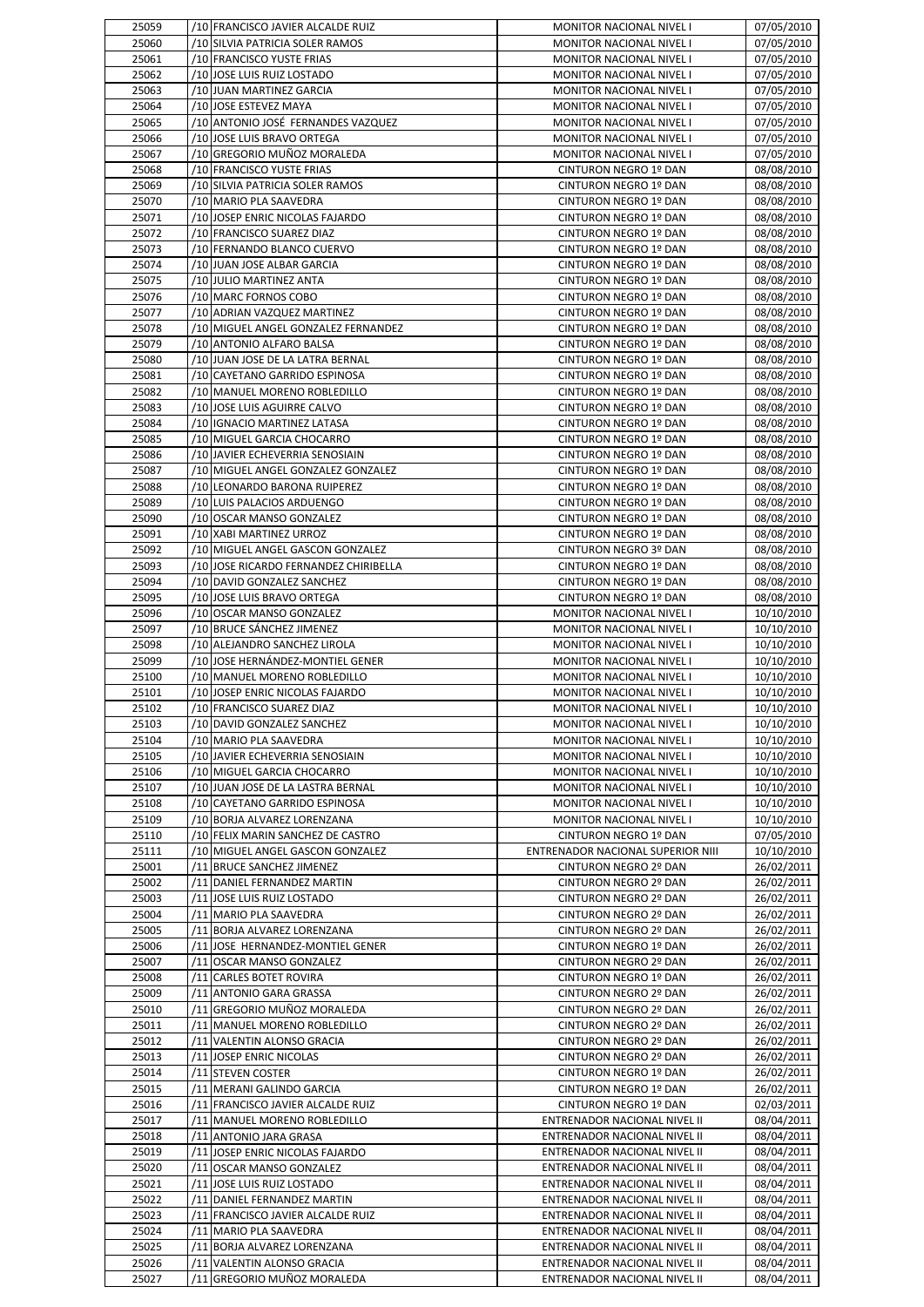| 25028          | /11 XABIER MARTINEZ URROZ                                | MONITOR NACIONAL NIVEL I                       | 08/04/2011               |
|----------------|----------------------------------------------------------|------------------------------------------------|--------------------------|
| 25029          | /11   IGNACIO MARTINEZ LATASA                            | MONITOR NACIONAL NIVEL I                       | 08/04/2011               |
| 25030          | /11 CARLES BOTET ROVIRA                                  | MONITOR NACIONAL NIVEL I                       | 10/04/2011               |
| 25031          | /11 MERANI GALINDO GARCIA                                | MONITOR NACIONAL NIVEL I                       | 10/04/2011               |
| 25032          | /11 ROBERTO VAQUERO ARRIBAS                              | MONITOR NACIONAL NIVEL I                       | 10/04/2011               |
| 25033          | /11 BRUCE SANCHEZ JIMENEZ                                | ENTRENADOR NACIONAL NIVEL II                   | 10/04/2011               |
| 25034          | /11 JOSE HERNANDEZ-MONTIEL GENER                         | ENTRENADOR NACIONAL NIVEL II                   | 10/04/2011               |
|                |                                                          |                                                |                          |
| 25035          | /11 JOSE LUIS AGUIRRE CALVO                              | MONITOR NACIONAL NIVEL I                       | 10/04/2011               |
| 25036          | /11 STEVEN COSTER                                        | MONITOR NACIONAL NIVEL I                       | 10/04/2011               |
| 25037          | /11 MAURICIO VALVERDE SAUCEDO                            | CINTURÓN NEGRO 1º DAN                          | 09/10/2011               |
| 25038          | /11 DANIEL ALFARO GIL                                    | CINTURÓN NEGRO 1º DAN                          | 09/10/2011               |
| 25039          | /11 DANIEL SCHERER                                       | CINTURÓN NEGRO 1º DAN                          | 09/10/2011               |
| 25040          | /11 FELIX ANDRES OLEA VELASCO                            | CINTURÓN NEGRO 1º DAN                          | 09/10/2011               |
| 25041          | /11 RUBEN DE LA MAYA BANDA                               | CINTURÓN NEGRO 1º DAN                          | 09/10/2011               |
| 25042          | /11 FRANCISCO MANUEL FERRON MONTENEGRO                   | CINTURÓN NEGRO 1º DAN                          | 09/10/2011               |
| 25043          | /11 DANIEL CODINS MAÑEZ                                  | CINTURÓN NEGRO 1º DAN                          | 09/10/2011               |
| 25044          | /11 JUAN LUIS PEREZ VEGAS                                | CINTURÓN NEGRO 1º DAN                          | 09/10/2011               |
| 25045          | /11 MIGUEL ANGEL RUIZ RODRIGUEZ                          | CINTURÓN NEGRO 1º DAN                          | 09/10/2011               |
| 25046          | /11 SERGIO GONZALEZ CAMPOS                               | CINTURÓN NEGRO 1º DAN                          | 09/10/2011               |
| 25047          | /11 ANDRES CASTAÑO GUTIERREZ                             | CINTURÓN NEGRO 1º DAN                          | 09/10/2011               |
| 25048          | /11 ELISA ORTEGA LOPEZ                                   | CINTURÓN NEGRO 1º DAN                          | 09/10/2011               |
| 25049          | /11 FERNANDO CABALLERO FERNANDEZ                         | CINTURÓN NEGRO 1º DAN                          | 09/10/2011               |
| 25050          | /11 ROBERTO VAQUERO ARRIBAS                              | CINTURÓN NEGRO 2º DAN                          | 09/10/2011               |
| 25051          | /11 JOSE IGNACIO GALLEGO MARTIN                          | CINTURÓN NEGRO 2º DAN                          | 09/10/2011               |
| 25052          | /11 JOSE HERNANDEZ-MONTIEL GENER                         | CINTURÓN NEGRO 2º DAN                          | 09/10/2011               |
| 25053          | /11 FRANCISCO SUAREZ DIAZ                                | CINTURÓN NEGRO 2º DAN                          | 09/10/2011               |
| 25054          | /11 SERGIO GONZALEZ CAMPOS                               | MONITOR NACIONAL NIVEL I                       | 05/11/2011               |
| 25055          | /11 DANIEL CODINS MAÑEZ                                  | MONITOR NACIONAL NIVEL I                       | 05/11/2011               |
|                |                                                          |                                                |                          |
| 25056          | /11 FERNANDO CABALLERO FERNANDEZ                         | MONITOR NACIONAL NIVEL I                       | 05/11/2011               |
| 25057          | /11 MIGUEL ANGEL RUIZ RODRIGUEZ                          | MONITOR NACIONAL NIVEL I                       | 05/11/2011               |
| 25058          | /11 ROBERTO VAQUERO ARRIBAS                              | ENTRENADOR NACIONAL NIVEL II                   | 05/11/2011               |
| 25059          | /11 FRANCISCO SUAREZ DIAZ                                | ENTRENADOR NACIONAL NIVEL II                   | 05/11/2011               |
| 25001          | /12 ROBERTO VAQUERO ARRIBAS                              | CINTURON NEGRO 3º DAN                          | 22/04/2012               |
| 25002          | /12 MANUEL MORENO ROBLEDILLO                             | CINTURON NEGRO 3º DAN                          | 22/04/2012               |
| 25003          | /12 DANIEL FERNANDEZ MARTIN                              | CINTURON NEGRO 3º DAN                          | 22/04/2012               |
| 25004          | /12 BORJA ÁLVAREZ LORENZANA                              | CINTURON NEGRO 3º DAN                          | 22/04/2012               |
| 25005          | /12 RUBEN VAQUERO ARRIBAS                                | CINTURON NEGRO 1º DAN                          | 22/04/2012               |
| 25006          | /12 ERLANTZ IBARRONDO MERINO                             | CINTURON NEGRO 1º DAN                          | 22/04/2012               |
| 25007          | /12 JUAN MANUEL MENDEZ PLEGUEZELOS                       | CINTURON NEGRO 1º DAN                          | 22/04/2012               |
| 25008          |                                                          |                                                | 22/04/2012               |
|                | /12 RAUL ROMERO MAYA                                     | CINTURON NEGRO 1º DAN                          |                          |
| 25009          | /12 MIGUEL ANGEL GASCON GONZALEZ                         | MAESTRO DE ENTRENADORES NIVEL IV               | 07/06/2012               |
| 25010          | /12 MIGUEL ANGEL GASCON GONZALEZ                         | CINTURON NEGRO 4º DAN                          | 07/06/2012               |
| 25011          | /12 LEONARDO BARONA RUIPEREZ                             | CINTURON NEGRO 2º DAN                          | 22/06/2012               |
| 25012          | /12 LUIS PALACIOS ARDUENGO                               | CINTURON NEGRO 2º DAN                          | 22/06/2012               |
| 25013          | /12 ROBERTO VAQUERO ARRIBAS                              | ENTRENADOR NACIONAL NIVEL III                  | 22/06/2012               |
| 25014          | /12 DANIEL FERNANDEZ MARTIN                              | ENTRENADOR NACIONAL NIVEL III                  | 22/06/2012               |
| 25015          | /12 BORJA ALVAREZ LORENZANA                              | ENTRENADOR NACIONAL NIVEL III                  | 22/06/2012               |
|                |                                                          |                                                |                          |
| 25016          | /12 SERGIO LOPEZ FERNANDEZ                               | MONITOR NACIONAL NIVEL I                       | 22/06/2012               |
| 25017          | /12 DANIEL JOSE ALFARO GIL                               | MONITOR NACIONAL NIVEL I                       | 22/06/2012               |
| 25018          | /12 FELIX ANDRES OLEA VELASCO                            | MONITOR NACIONAL NIVEL I                       | 22/06/2012               |
| 25019          | /12 LEONARDO BARONA RUIPEREZ                             | MONITOR NACIONAL NIVEL I                       | 22/06/2012               |
| 25020          | /12 LUIS PALACIOS ARDUENGO                               | MONITOR NACIONAL NIVEL I                       | 22/06/2012               |
| 25021          | /12 JUAN MANUEL MENDEZ PLEGUEZUELOS                      | MONITOR NACIONAL NIVEL I                       | 22/06/2012               |
| 25001          | /13 DANIEL OTERO LÓPEZ                                   | CINTURON NEGRO 1º DAN                          | 15/02/2013               |
| 25002          | /13 JUAN LUIS PEREZ VEGAS                                | CINTURON NEGRO 2º DAN                          | 15/02/2013               |
| 25003          | /13 RAFAEL HUETO ASUNCION                                | CINTURON NEGRO 1º DAN                          | 15/02/2013               |
| 25004          | /13 AURELIO ARENAS LOPEZ                                 | CINTURON NEGRO 1º DAN                          | 15/02/2013               |
| 25005          | /13 IVÁN VERA FERNÁNDEZ                                  | CINTURON NEGRO 1º DAN                          | 15/02/2013               |
| 25006          | /13 SERGIO LÓPEZ FERNÁNDEZ                               | CINTURON NEGRO 1º DAN                          | 15/02/2013               |
| 25007          | /13 ALBERT MARTÍNEZ PONZ                                 | CINTURON NEGRO 1º DAN                          | 15/02/2013               |
| 25008          | /13 FERNANDO ORTEGA GARCÍA                               | CINTURON NEGRO 1º DAN                          | 15/02/2013               |
| 25009          | /13 GUSTAVO ANTONIO COVES SOTO                           | CINTURON NEGRO 1º DAN                          | 15/02/2013               |
| 25010          | /13 JUAN GALLART BARDERA                                 | CINTURON NEGRO 1º DAN                          | 15/02/2013               |
| 25011          | /13 IÑAKI SAN PEDRO BERISTAIN                            | CINTURON NEGRO 2º DAN                          | 06/03/2013               |
| 25012          | /13 FRANCISCO JAVIER ALCALDE RUIZ                        | CINTURON NEGRO 3º DAN                          | 20/01/2013               |
| 25013          | /13 FRANCISCO JAVIER ALCALDE RUIZ                        | ENTRENADOR NACIONAL NIVEL III                  | 25/05/2013               |
| 25014          | /13 RAFAEL HUETO ASUNCIÓN                                | MONITOR NACIONAL NIVEL I                       | 25/05/2013               |
| 25015          | /13 AURELIO ARENAS LÓPEZ                                 | MONITOR NACIONAL NIVEL I                       | 25/05/2013               |
| 25016          | /13 ALBERT MARTÍNEZ PONZ                                 | MONITOR NACIONAL NIVEL I                       | 25/05/2013               |
| 25017          | /13 FERNANDO ORTEGA GARCÍA                               | MONITOR NACIONAL NIVEL I                       | 25/05/2013               |
| 25018          | /13 JUAN GALLART BARDERA                                 | MONITOR NACIONAL NIVEL I                       | 25/05/2013               |
| 25019          | /13 DANIEL OTERO LOPEZ                                   | MONITOR NACIONAL NIVEL I                       | 25/05/2013               |
| 25020          | /13 SERGIO LÓPEZ FERNÁNDEZ                               | MONITOR NACIONAL NIVEL I                       | 25/05/2013               |
|                |                                                          |                                                |                          |
| 25021          | /13 IVÁN VERA FERNÁNDEZ                                  | MONITOR NACIONAL NIVEL I                       | 27/11/2013               |
| 25022          | /13 JUAN LUIS PEREZ VEGAS                                | MONITOR NACIONAL NIVEL I                       | 27/11/2013               |
| 25023          | /13 RAUL PARDO MARTINEZ                                  | CINTURON NEGRO 1º DAN                          | 27/11/2013               |
| 25024          | /13 JOSE LUIS AGUIRRE CALVO                              | CINTURON NEGRO 2º DAN                          | 14/12/2013               |
| 25025          | /13 JESUS JIMENEZ BARROSO                                | CINTURON NEGRO 1º DAN                          | 14/12/2013               |
| 25026<br>25027 | /13 FRANCISCO PRESA ALVAREZ<br>/13 ANTONIO PRESA ALVAREZ | CINTURON NEGRO 1º DAN<br>CINTURON NEGRO 1º DAN | 14/12/2013<br>14/12/2013 |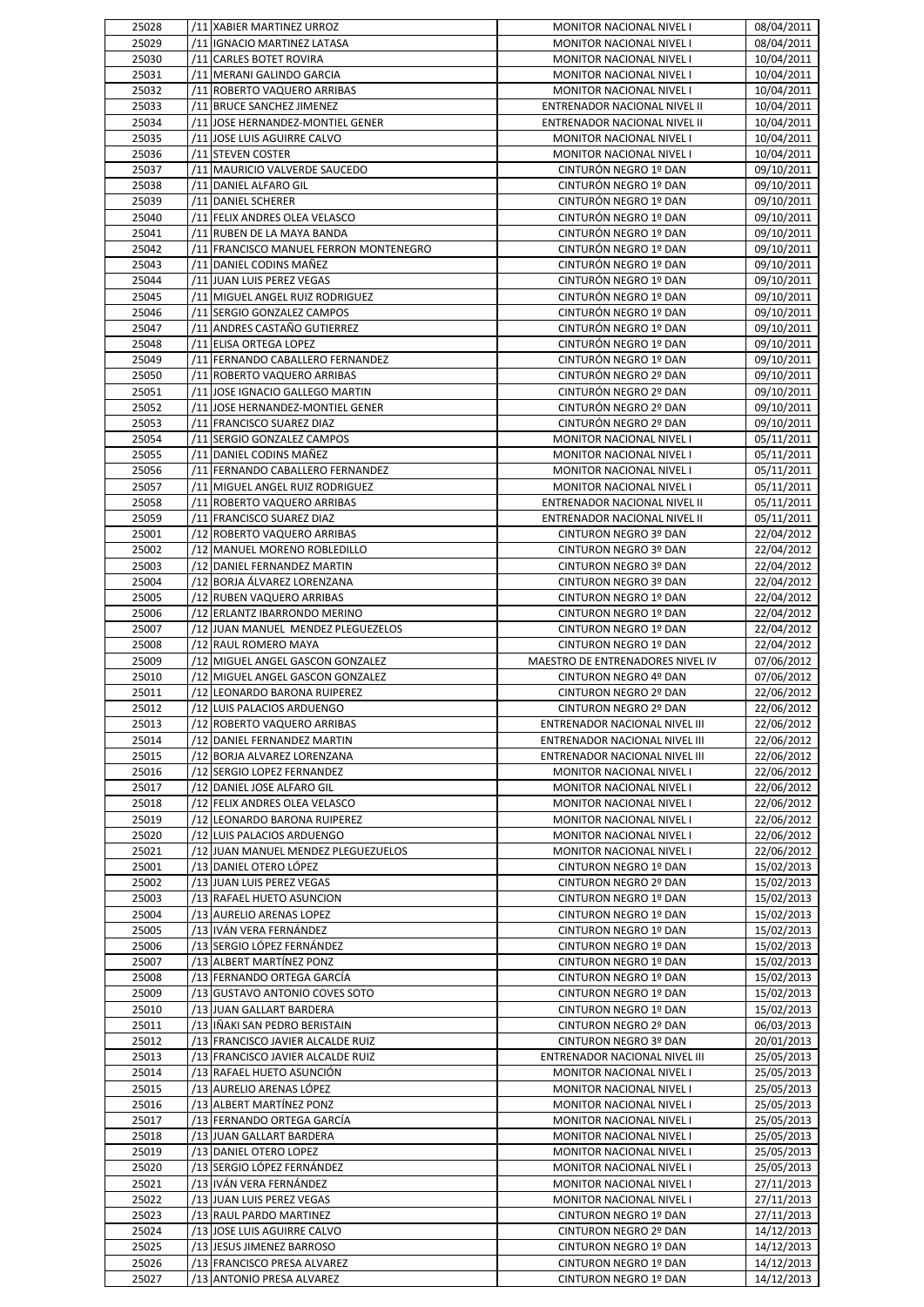| 25028          | /13 ENRIQUE BERMUDO DE SOUSA                                       | CINTURON NEGRO 1º DAN                                | 14/12/2013               |
|----------------|--------------------------------------------------------------------|------------------------------------------------------|--------------------------|
| 25029          | /13 RICARDO MADRID GARCIA                                          | CINTURON NEGRO 1º DAN                                | 14/12/2013               |
| 25030          | /13 DIEGO RAMON MORENO PADRON                                      | CINTURON NEGRO 1º DAN                                | 14/12/2013               |
| 25031          | /13 DIEGO RAMON MORENO PADRON                                      | MONITOR NACIONAL NIVEL I                             | 14/12/2013               |
| 25032<br>25033 | /13 ENRIQUE CONDE GIL<br>/13 IÑAKI SAN PEDRO BERISTAIN             | CINTURON NEGRO 1º DAN<br>CINTURON NEGRO 3º DAN       | 14/12/2013<br>15/12/2013 |
| 25034          | /13 IÑAKI SAN PEDRO BERISTAIN                                      | ENTRENADOR NACIONAL NIVEL III                        | 15/12/2013               |
| 25001          | /14 VERONICA SORDO MARAÑON                                         | CINTURON NEGRO 1º DAN                                | 30/04/2014               |
| 25002          | /14 JOSE IGNACIO GALLEGO MARTIN                                    | CINTURON NEGRO 3º DAN                                | 24/05/2014               |
| 25003          | /14 JOSE IGNACIO GALLEGO MARTIN                                    | <b>ENTRENADOR NIVEL III</b>                          | 24/05/2014               |
| 25004          | /14 JOSE AGUIRRE CALVO                                             | CINTURON NEGRO 3º DAN                                | 24/05/2014               |
| 25005          | /14 JOSE AGUIRRE CALVO                                             | ENTRENADOR NIVEL III                                 | 24/05/2014               |
| 25006          | /14 DIEGO MORENO PADRON                                            | CINTURON NEGRO 3º DAN                                | 24/05/2014               |
| 25007          | /14 DIEGO MORENO PADRON                                            | <b>ENTRENADOR NIVEL III</b>                          | 24/05/2014               |
| 25008          | /14 ANTONIO PRESA ALVAREZ                                          | CINTURON NEGRO 3º DAN                                | 24/05/2014               |
| 25009          | /14 ANTONIO PRESA ALVAREZ                                          | ENTRENADOR NIVEL III                                 | 24/05/2014               |
| 25010<br>25011 | /14 FRANCISCO PRESA ALVAREZ<br>/14 FRANCISCO PRESA ALVAREZ         | CINTURON NEGRO 3º DAN<br><b>ENTRENADOR NIVEL III</b> | 24/05/2014<br>24/05/2014 |
| 25012          | /14 MIGUEL FERNANDEZ MORO                                          | <b>ENTRENADOR NIVEL II</b>                           | 24/05/2014               |
| 25013          | /14 RAFAEL HUETO ASUNCION                                          | CINTURON NEGRO 2º DAN                                | 24/05/2014               |
| 25014          | /14 RAFAEL HUETO ASUNCION                                          | ENTRENADOR NIVEL II                                  | 24/05/2014               |
| 25015          | /14 JOSE RAFAEL HIDALGO PRIETO                                     | CINTURON NEGRO 1º DAN                                | 24/05/2014               |
| 25016          | /14 JOSE RAFAEL HIDALGO PRIETO                                     | <b>MONITOR NIVEL I</b>                               | 24/05/2014               |
| 25017          | /14 NORA SUERO RUANO                                               | CINTURON NEGRO 1º DAN                                | 24/05/2014               |
| 25018          | /14 NORA SUERO RUANO                                               | <b>MONITOR NIVEL I</b>                               | 24/05/2014               |
| 25019          | /14 JAVIER POLO SANTABARBARA                                       | CINTURON NEGRO 1º DAN                                | 24/05/2014               |
| 25020          | /14 JAVIER POLO SANTABARBARA                                       | <b>MONITOR NIVEL I</b>                               | 24/05/2014               |
| 25021          | /14 AURELIO ARENAS LOPEZ                                           | CINTURON NEGRO 2º DAN                                | 24/05/2014               |
| 25022<br>25023 | /14 AURELIO ARENAS LOPEZ<br>/14 FÉLIX ANDRÉS OLEA VELASCO          | <b>ENTRENADOR NIVEL II</b><br>CINTURON NEGRO 2º DAN  | 24/05/2014<br>24/05/2014 |
| 25024          | /14 FÉLIX ANDRÉS OLEA VELASCO                                      | <b>ENTRENADOR NIVEL II</b>                           | 24/05/2014               |
| 25025          | /14 MANUEL ANGEL PEÑAS LUCAS                                       | <b>MONITOR NIVEL I</b>                               | 24/05/2014               |
| 25026          | /14 JONATHAN TORRERO TEJADA                                        | CINTURON NEGRO 1º DAN                                | 24/05/2014               |
| 25027          | /14 JONATHAN TORRERO TEJADA                                        | <b>MONITOR NIVEL I</b>                               | 24/05/2014               |
| 25028          | /14 FRANCISCO TORRERO TEJADA                                       | CINTURON NEGRO 2º DAN                                | 24/05/2014               |
| 25029          | /14 FRANCISCO TORRERO TEJADA                                       | <b>ENTRENADOR NIVEL II</b>                           | 24/05/2014               |
| 25030          | /14 JUAN MANUEL MÉNDEZ PLEGUEZUELOS                                | CINTURON NEGRO 2º DAN                                | 24/05/2014               |
| 25031          | /14 JUAN MANUEL MÉNDEZ PLEGUEZUELOS                                | <b>ENTRENADOR NIVEL II</b>                           | 24/05/2014               |
| 25032          | /14 RAUL DE LA SEN CORCUERA                                        | CINTURON NEGRO 1º DAN                                | 24/05/2014               |
| 25033<br>25034 | /14 RICARDO MADRID GARCIA<br>/14 ALFONSO GONZÁLEZ RAMIL            | CINTURON NEGRO 2º DAN<br>CINTURON NEGRO 1º DAN       | 24/05/2014<br>24/05/2014 |
| 25035          | /14 ALFONSO GONZÁLEZ RAMIL                                         | <b>MONITOR NIVEL I</b>                               | 24/05/2014               |
| 25036          | /14 PEDRO SÁNCHEZ LILLO                                            | <b>CINTURON NEGRO 1º DAN</b>                         | 24/05/2014               |
| 25037          | /14 JUAN PEDRO MARÍN TRUJILLO                                      | <b>CINTURON NEGRO 1º DAN</b>                         | 24/05/2014               |
| 25038          | /14 DIEGO RODRIGUEZ MOGOLLON                                       | CINTURON NEGRO 1º DAN                                | 24/05/2014               |
| 25039          | /14 DIEGO RODRIGUEZ MOGOLLON                                       | <b>MONITOR NIVEL I</b>                               | 24/05/2014               |
| 25040          | /14 JUAN PEDRO DE LUCAS MUÑOZ                                      | CINTURON NEGRO 1º DAN                                | 24/05/2014               |
| 25041          | /14 DAVID LOZANO LABRADOR                                          | CINTURON NEGRO 1º DAN                                | 24/05/2014               |
| 25042          | /14 ANTONIO REDONDO DEL PUERTO                                     | CINTURON NEGRO 1º DAN                                | 24/05/2014               |
| 25043          | /14 ANTONIO REDONDO DEL PUERTO                                     | <b>MONITOR NIVEL I</b>                               | 24/05/2014               |
| 25046          | /14 MANUEL ANGEL PEÑAS LUCAS                                       | CINTURON NEGRO 1º DAN                                | 24/05/2014               |
| 25047<br>25048 | /14 ENRIQUE BERMUDO DE SOUSA<br>/14 JOSE IGNACIO DEL BARRIO BOMBIN | CINTURON NEGRO 2º DAN<br>CINTURON NEGRO 1º DAN       | 24/05/2014<br>24/05/2014 |
| 25049          | /14 MARCOS SANCHEZ FERNANDEZ                                       | CINTURON NEGRO 1º DAN                                | 24/05/2014               |
| 25050          | /14 VERONICA SORDO MARAÑON                                         | <b>MONITOR NIVEL I</b>                               | 28/07/2014               |
| 25051          | /14 JUAN PEDRO MARIN TRUJILLO                                      | CINTURON NEGRO 1º DAN                                | 22/10/2014               |
| 25052          | /14 JUAN JOSE VALIENTE PETREL                                      | CINTURON NEGRO 1º DAN                                | 22/10/2014               |
| 25053          | /14 RICARDO GUINALDO GARCIA                                        | CINTURON NEGRO 1º DAN                                | 22/10/2014               |
| 25054          | /14 RUBEN TORRE BELTRAN                                            | CINTURON NEGRO 1º DAN                                | 22/10/2014               |
| 25055          | /14 OSCAR JESUS FORNS CANCER                                       | CINTURON NEGRO 1º DAN                                | 22/10/2014               |
| 25056          | /14 ANTONIO GONZALEZ RUIZ                                          | CINTURON NEGRO 1º DAN                                | 22/10/2014               |
| 25057          | /14 JOSE ANTONIO PRIETO ESPEJO                                     | CINTURON NEGRO 1º DAN                                | 22/10/2014               |
| 25058          | /14 ALFONSO VARO MILLAN                                            | CINTURON NEGRO 1º DAN                                | 22/10/2014               |
| 25059<br>25060 | /14 RICARDO GUINALDO GARCIA<br>/14 JESUS JIMENEZ BARROSO           | MONITOR NACIONAL NIVEL I<br>MONITOR NACIONAL NIVEL I | 22/10/2014<br>22/10/2014 |
| 25061          | /14 JOSE IGNACIO DEL BARRIO BOMBIN                                 | MONITOR NACIONAL NIVEL I                             | 22/10/2014               |
| 25062          | /14 ENRIQUE RIAZUELO MENENDEZ                                      | CINTURON NEGRO 1º DAN                                | 22/10/2014               |
| 25063          | /14 ENRIQUE BERMUDO DE SOUSA                                       | <b>ENTRENADOR NIVEL II</b>                           | 22/10/2014               |
| 25064          | /14 JORGE MARTINEZ GUZMAN                                          | ENTRENADOR NACIONAL SUPERIOR NIII                    | 20/12/2014               |
| 25065          | /14 JORGE MARTINEZ GUZMAN                                          | CINTURON NEGRO 3º DAN                                | 20/12/2014               |
| 25066          | /15 MIGUEL ANGEL PEREZ VEGA                                        | ENTRENADOR NACIONAL SUPERIOR NIII                    | 17/09/2015               |
| 25067          | /15 PEDRO ANTONIO GONZALEZ MONTELONGO                              | ENTRENADOR NACIONAL SUPERIOR NIII                    | 17/09/2015               |
| 25068          | /15 MIGUEL ANGEL PEREZ VEGA                                        | CINTURON NEGRO 3º DAN                                | 17/09/2015               |
| 25069          | /15 PEDRO ANTONIO GONZALEZ MONTELONGO                              | CINTURON NEGRO 3º DAN                                | 17/09/2015               |
| 25070          | /15 DIEGO LORENZO ARIAS                                            | CINTURÓN NEGRO 1º DAN                                | 26/09/2015               |
| 25071          | /15 CESAR LUIS MORALES LOPEZ                                       | CINTURÓN NEGRO 1º DAN                                | 26/09/2015               |
| 25072<br>25073 | /15 ALEJANDRO PEREZ MARTIN<br>/15 DANIEL MARTIN GARCIA-CONSUEGRA   | CINTURÓN NEGRO 1º DAN<br>CINTURÓN NEGRO 1º DAN       | 26/09/2015<br>26/09/2015 |
| 25074          | /15 RAUL RODRIGUEZ VINAGRE                                         | CINTURÓN NEGRO 1º DAN                                | 26/09/2015               |
| 25075          | /15 AITOR QUILEZ HERRERO                                           | CINTURON NEGRO 1º DAN                                | 26/09/2015               |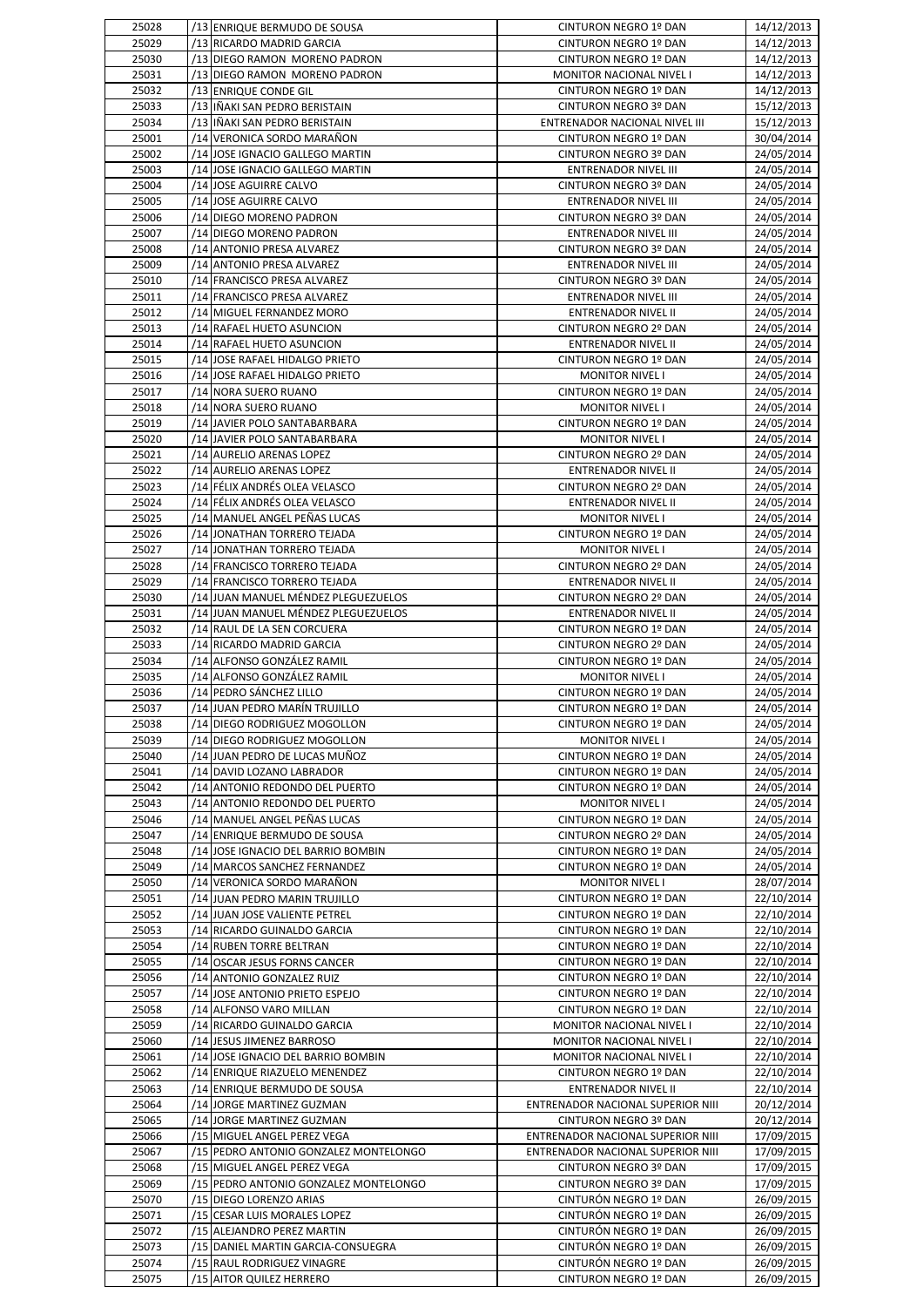| 25076          | /15 JOSE RAFAEL HIDALGO PRIETO                            | CINTURON NEGRO 2º DAN                          | 26/09/2015               |
|----------------|-----------------------------------------------------------|------------------------------------------------|--------------------------|
| 25077          | /15 FRANCISCO TORRERO TEJADA                              | CINTURON NEGRO 3º DAN                          | 26/09/2015               |
|                |                                                           |                                                |                          |
| 25078          | /15 RAFAEL HUETO ASUNCION                                 | CINTURON NEGRO 3º DAN                          | 26/09/2015               |
| 25079          | /15 FRANCISCO TORRERO TEJADA                              | ENTRENADOR NACIONAL SUPERIOR                   | 26/09/2015               |
| 25080          | /15 RAFAEL HUETO ASUNCION                                 | <b>ENTRENADOR NACIONAL SUPERIOR</b>            | 26/09/2015               |
| 25081          | /15 JAIRO MIGUEL DE CASTRO                                | CINTURON NEGRO 2º DAN                          | 21/10/2015               |
| 25082          | /15 ESAU SANCHEZ GUZON                                    | CINTURON NEGRO 2º DAN                          | 21/10/2015               |
| 25083          | /15 ALFONSO MIGUEL SANCHO ESTEBAN                         | CINTURON NEGRO 2º DAN                          | 21/10/2015               |
| 25084          | /15 ANGEL RIVAS SALAS                                     | CINTURON NEGRO 2º DAN                          | 21/10/2015               |
|                |                                                           |                                                |                          |
| 25085          | /15 JAIRO MIGUEL DE CASTRO                                | ENTRENADOR NACIONAL NIVEL II                   | 21/10/2015               |
| 25086          | /15 ESAU SANCHEZ GUZON                                    | ENTRENADOR NACIONAL NIVEL II                   | 21/10/2015               |
| 25087          | /15 ALFONSO MIGUEL SANCHO ESTEBAN                         | ENTRENADOR NACIONAL NIVEL II                   | 21/10/2015               |
| 25088          | /15 ANGEL RIVAS SALAS                                     | ENTRENADOR NACIONAL NIVEL II                   | 21/10/2015               |
| 25089          | /15 JOSE RAFAEL HIDALGO PRIETO                            | ENTRENADOR NACIONAL NIVEL II                   | 21/10/2015               |
| 25090          | /15 DIEGO MORENO PADRON                                   | CINTURON NEGRO 4º DAN                          | 12/12/2015               |
|                |                                                           |                                                |                          |
| 25091          | /15 ANTONIO PRESA ALVAREZ                                 | CINTURON NEGRO 4º DAN                          | 12/12/2015               |
| 25092          | /15 BORJA ALVAREZ LORENZANA                               | CINTURON NEGRO 4º DAN                          | 12/12/2015               |
| 25093          | /15 DIEGO MORENO PADRON                                   | MAESTRO DE ENTRENADORES NIVEL IV               | 12/12/2015               |
| 25094          | /15 ANTONIO PRESA ALVAREZ                                 | MAESTRO DE ENTRENADORES NIVEL IV               | 12/12/2015               |
| 25095          | /15 BORJA ALVAREZ LORENZANA                               | MAESTRO DE ENTRENADORES NIVEL IV               | 12/12/2015               |
| 25001          | /16 FRANCISCO JESÚS ALBARRACÍN PUERTA                     | CINTURON NEGRO 2º DAN                          | 04/02/2016               |
|                |                                                           | CINTURON NEGRO 2º DAN                          |                          |
| 25002          | /16 RAÚL MORALES MERINO                                   |                                                | 04/02/2016               |
| 25003          | /16 JOSÉ TORRANO GARCÍA                                   | CINTURON NEGRO 2º DAN                          | 04/02/2016               |
| 25004          | /16 GREGORIO MUÑOZ MORALEDA                               | CINTURON NEGRO 3º DAN                          | 04/02/2016               |
| 25005          | /16 ALEJANDRO J. SANTOS DOMINGUEZ                         | ENTRENADOR NACIONAL NIVEL II                   | 23/03/2016               |
| 25006          | /16 ALEJANDRO J. SANTOS DOMINGUEZ                         | CINTURON NEGRO 2º DAN                          | 23/03/2016               |
| 25007          | /16 DANIEL MARTIN GARCIA-CONSUEGRA                        | MONITOR NACIONAL NIVEL I                       | 07/04/2016               |
| 25008          |                                                           |                                                |                          |
|                | /16 RAUL RODRIGUEZ VINAGRE                                | MONITOR NACIONAL NIVEL I                       | 07/04/2016               |
| 25009          | /16 CRISTIAN MAURICIO SAENZ MEDIAVILA                     | CINTURON NEGRO 1º DAN                          | 19/04/2016               |
| 25010          | /16 FRANCISCO DELGADO SANCHO                              | CINTURON NEGRO 1º DAN                          | 19/04/2016               |
| 25011          | /16 JORGE ZAFRA AGUILERA                                  | CINTURON NEGRO 1º DAN                          | 19/04/2016               |
| 25012          | /16 LIBERTO BELDA LÓPEZ                                   | CINTURON NEGRO 1º DAN                          | 19/04/2016               |
| 25013          | /16 PAULINO MARTÍN PÉREZ                                  | CINTURON NEGRO 1º DAN                          | 19/04/2016               |
|                |                                                           |                                                |                          |
| 25014          | /16 PEDRO MOLINA GÓMEZ                                    | CINTURON NEGRO 1º DAN                          | 19/04/2016               |
| 25015          | /16 VICENTE AGRAMUNT BREVA                                | CINTURON NEGRO 1º DAN                          | 19/04/2016               |
| 25016          | /16 JOSÉ MANUEL FLORES RASCÓN                             | CINTURON NEGRO 2º DAN                          | 19/04/2016               |
| 25017          | /16 JAVIER OYONARTE ANDRÉS                                | CINTURON NEGRO 3º DAN                          | 19/04/2016               |
| 25018          | /16 CRISTIAN MAURICIO SAENZ MEDIAVILA                     | MONITOR NACIONAL NIVEL I                       | 19/04/2016               |
| 25019          | /16 FRANCISCO DELGADO SANCHO                              | MONITOR NACIONAL NIVEL I                       | 19/04/2016               |
| 25020          | /16 JOSÉ MANUEL FLORES RASCÓN                             | MONITOR NACIONAL NIVEL I                       | 19/04/2016               |
|                |                                                           |                                                |                          |
|                |                                                           |                                                |                          |
| 25021          | /16 LIBERTO BELDA LÓPEZ                                   | MONITOR NACIONAL NIVEL I                       | 19/04/2016               |
| 25022          | /16 VICENTE AGRAMUNT BREVA                                | MONITOR NACIONAL NIVEL I                       | 19/04/2016               |
| 25023          | /16 JAVIER OYONARTE ANDRÉS                                | ENTRENADOR NACIONAL SUPERIOR NIVEL III         | 19/04/2016               |
| 25024          | /16 CESAR CARDOSO MONTERDE                                | <b>MONITOR NACIONAL NIVEL I</b>                | 10/05/2016               |
| 25025          | /16 CESAR CARDOSO MONTERDE                                | CINTURON NEGRO 1º DAN                          | 16/06/2016               |
|                |                                                           |                                                |                          |
| 25026          | /16 JOSÉ MORENO HERNÁNDEZ                                 | CINTURON NEGRO 3º DAN                          | 12/07/2016               |
| 25027          | /16 MIGUEL SALVÁ MARCH                                    | CINTURON NEGRO 3º DAN                          | 12/07/2016               |
| 25028          | /16 ALBÉS MORENO HERNÁNDEZ                                | CINTURON NEGRO 3º DAN                          | 12/07/2016               |
| 25029          | /16 PASCUAL TORRES BERNAL                                 | MONITOR NACIONAL NI                            | 12/07/2016               |
| 25030          | /16 EDGAR MARTÍN ANGULO                                   | MONITOR NACIONAL NI                            | 12/07/2016               |
| 25031          | /16 JOSÉ MORENO FERNÁNDEZ                                 | MONITOR NACIONAL NI                            | 12/07/2016               |
|                |                                                           |                                                |                          |
| 25032          | /16 MIGUEL SALVÁ MARCH                                    | MONITOR NACIONAL NI                            | 12/07/2016               |
| 25033          | /16 ALBÉS MORENO FERNÁNDEZ                                | MONITOR NACIONAL NI                            | 12/07/2016               |
| 25034          | /16 JENNIFER TORRES ORTIZ                                 | CINTURON NEGRO 1º DAN                          | 15/09/2016               |
| 25035          | /16 ADRIAN MARTIN ACOSTA                                  | CINTURON NEGRO 1º DAN                          | 15/09/2016               |
| 25036          | /16 FERNANDO CARRETERO MARTIN                             | CINTURON NEGRO 1º DAN                          | 15/09/2016               |
| 25037          | /16 PABLO HOCES NIEVAS                                    | CINTURON NEGRO 1º DAN                          | 14/10/2016               |
| 25038          | /16 JAVIER ESTURILLO CANO                                 | CINTURON NEGRO 1º DAN                          | 14/10/2016               |
|                |                                                           |                                                |                          |
| 25039          | /16 GUSTAVO ADOLFO MUÑOZ JIMÉNEZ                          | CINTURON NEGRO 1º DAN                          | 14/10/2016               |
| 25040          | /16 RAUL PARDO MARTINEZ                                   | CINTURON NEGRO 2º DAN                          | 14/10/2016               |
| 25041          | /16 RICARDO GUINALDO GARCÍA                               | CINTURON NEGRO 2º DAN                          | 14/10/2016               |
| 25042          | /16 JESÚS JIMÉNEZ BARROSO                                 | CINTURON NEGRO 2º DAN                          | 14/10/2016               |
| 25043          | /16 RICARDO GUINALDO GARCÍA                               | ENTRENADOR NACIONAL NIVEL II                   | 14/10/2016               |
| 25044          | /16 JESÚS JIMÉNEZ BARROSO                                 | <b>MONITOR NACIONAL NIVEL I</b>                | 14/10/2016               |
|                |                                                           |                                                |                          |
| 25045          | /16 ALEJANDRO PEREZ MARTIN                                | MONITOR NACIONAL NIVEL I                       | 14/10/2016               |
| 25046          | /16 ANTONIO GUERRERO NICOLÁS                              | CINTURON NEGRO 1º DAN                          | 07/11/2016               |
| 25047          | /16 FRANCISCO PARRA PAREJA                                | CINTURON NEGRO 1º DAN                          | 07/11/2016               |
| 25048          | /16 VICTOR MORA ESPINOSA                                  | CINTURON NEGRO 1º DAN                          | 07/11/2016               |
| 25049          | /16 SERGIO GUILLÓ SÁNCHEZ                                 | CINTURON NEGRO 1º DAN                          | 07/11/2016               |
| 25050          | /16 CARLOS VERDÚ MARCO                                    | CINTURON NEGRO 1º DAN                          | 07/11/2016               |
|                |                                                           |                                                |                          |
| 25051          | /16 IVAN VALERO LÓPEZ                                     | CINTURON NEGRO 1º DAN                          | 07/11/2016               |
| 25052          | /16 MARTA LINDE HERNÁNDEZ                                 | CINTURON NEGRO 1º DAN                          | 07/11/2016               |
| 25053          | /16 CÉSAR GÓMEZ VIDAL                                     | CINTURON NEGRO 1º DAN                          | 07/11/2016               |
| 25054          | /16 ANTÓN ZAPATA CERVANTES                                | CINTURON NEGRO 1º DAN                          | 07/11/2016               |
| 25055          | /16 ANTONIO MUÑOZ ESCOLAR                                 | CINTURON NEGRO 1º DAN                          | 07/11/2016               |
| 25056          | /16 PEDRO DAVID SAURA GALIANA                             | CINTURON NEGRO 1º DAN                          | 07/11/2016               |
|                |                                                           |                                                |                          |
| 25057          | /16 JUAN FRANCISCO TORMOS RODRIGUEZ                       | CINTURON NEGRO 1º DAN                          | 07/11/2016               |
| 25058          | /16 FRANCISCO JAVIER SÁNCHEZ MARTÍNEZ                     | CINTURON NEGRO 1º DAN                          | 07/11/2016               |
| 25059<br>25060 | /16 RAFAEL JOSÉ LÓPEZ ASENSI<br>/16 ÓSCAR SOLANO ESPINOSA | CINTURON NEGRO 1º DAN<br>CINTURON NEGRO 1º DAN | 07/11/2016<br>07/11/2016 |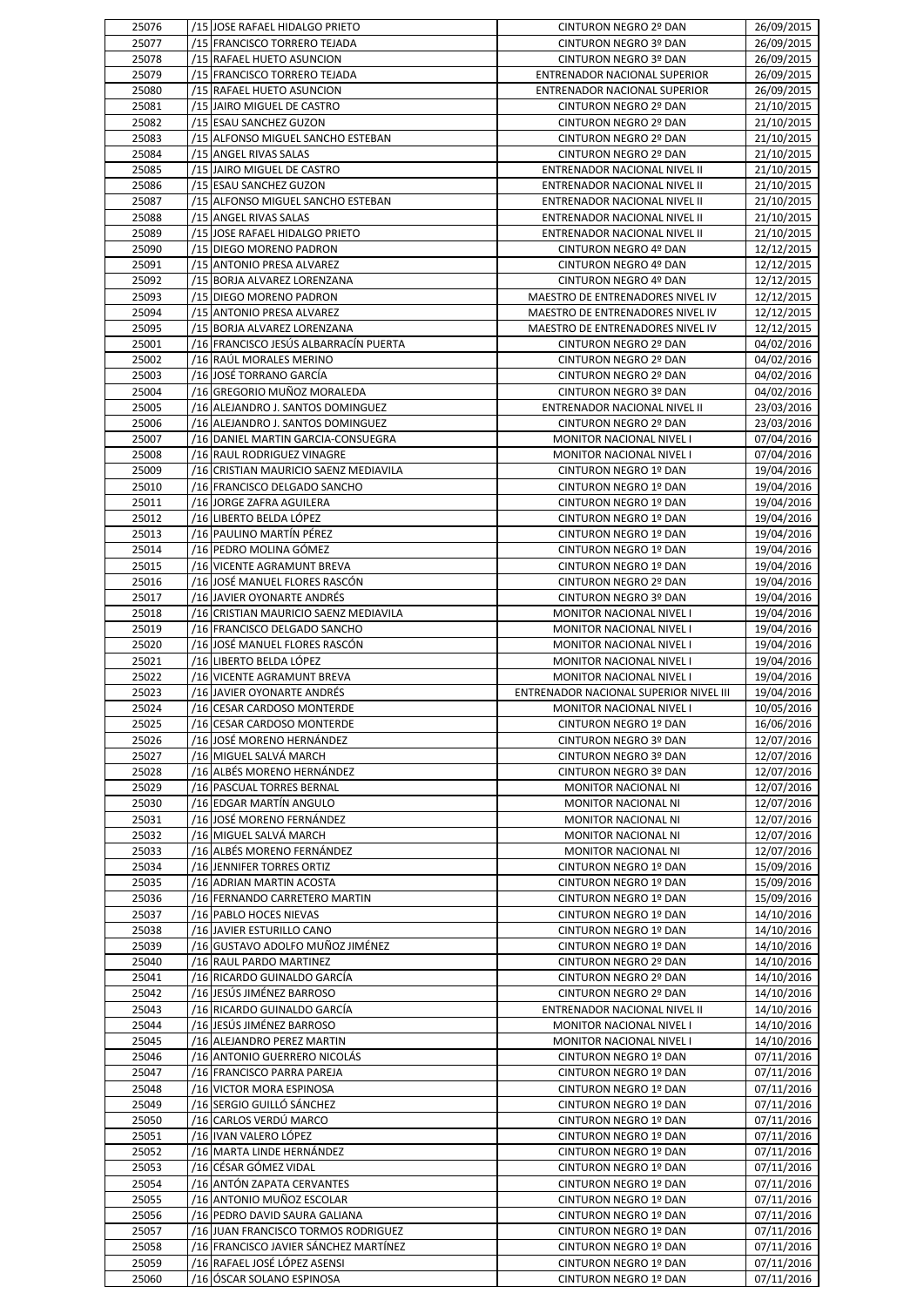| 25061          | /16 LUIS CABRERA SABÁN                                           | CINTURON NEGRO 1º DAN                                    | 07/11/2016               |
|----------------|------------------------------------------------------------------|----------------------------------------------------------|--------------------------|
| 25062          | /16 VICTOR GONZALEZ CARREÑO                                      | CINTURON NEGRO 2º DAN                                    | 04/06/2016               |
| 25063          | /16 BENIGNO SANCHEZ RIVERO                                       | CINTURON NEGRO 3º DAN                                    | 04/06/2016               |
| 25064          | /16 PABLO TOMAS SANCHEZ                                          | CINTURON NEGRO 3º DAN                                    | 04/06/2016               |
| 25065          | /16 FRANCISCO GOVANTES MORENO                                    | CINTURON NEGRO 3º DAN                                    | 04/06/2016               |
| 25066          | /16 BENIGNO SANCHEZ RIVERO                                       | ENTRENADOR NACIONAL SUPERIOR NIVEL III                   | 04/06/2016               |
| 25067          | /16 PABLO TOMAS SANCHEZ                                          | ENTRENADOR NACIONAL SUPERIOR NIVEL III                   | 04/06/2016               |
| 25068          | /16 FRANCISCO GOVANTES MORENO                                    | ENTRENADOR NACIONAL SUPERIOR NIVEL III                   | 04/06/2016               |
| 25069          | /16 GORKA UGARTE CHICOTE                                         | MONITOR NACIONAL NIVEL I                                 | 29/11/2016               |
| 25070          | /16 ANTONIO LUIS CABALLERO IZQUIERDO                             | MONITOR NACIONAL NIVEL I                                 | 29/11/2016<br>29/11/2016 |
| 25071<br>25072 | /16 KARLA ESTHELA LIRA MENDOZA<br>/16 ORIOL PAMIES SABATES       | MONITOR NACIONAL NIVEL I<br>MONITOR NACIONAL NIVEL I     | 29/11/2016               |
| 25073          | /16 ARNAU FILLAT RODIÉ                                           | MONITOR NACIONAL NIVEL I                                 | 29/11/2016               |
| 25074          | /16 YOLANDA CARRETERO MARTINEZ                                   | MONITOR NACIONAL NIVEL I                                 | 29/11/2016               |
| 25075          | /16 ANTONIO MIGUEL LINARES SASTRE                                | MONITOR NACIONAL NIVEL I                                 | 29/11/2016               |
| 25076          | /16 FRANCESC PANNON BONILAURI                                    | MONITOR NACIONAL NIVEL I                                 | 29/11/2016               |
| 25077          | /16 ALEXIS NARANJO ROSARIO                                       | MONITOR NACIONAL NIVEL I                                 | 29/11/2016               |
| 25078          | /16 JOSÉ MANUEL ERAZO DÍAZ                                       | MONITOR NACIONAL NIVEL I                                 | 29/11/2016               |
| 25079          | /16 NEFTALÍ FRANCO ORTIZ                                         | MONITOR NACIONAL NIVEL I                                 | 29/11/2016               |
| 25080          | /16 ALBERTO MARTÍNEZ FAGREGAS                                    | MONITOR NACIONAL NIVEL I                                 | 29/11/2016               |
| 25081          | /16 ALEXIS ALONSO SANABRIA                                       | CINTURON NEGRO 2º DAN                                    | 14/12/2017               |
| 25082          | /16 ALEXIS ALONSO SANABRIA                                       | MONITOR NACIONAL NIVEL I                                 | 14/12/2017               |
| 25083          | /16 JULIAN MURILLO MONZÓ                                         | ENTRENADOR NACIONAL SUPERIOR NIVEL III                   | 16/12/2016               |
| 25084          | /16 JULIAN MURILLO MONZÓ                                         | CINTURON NEGRO 3º DAN                                    | 16/12/2016               |
| 25001          | /17 OSCAR J. FORNS CANCER                                        | MONITOR NACIONAL NIVEL I                                 | 21/02/2017               |
| 25002          | /17 GUSTAVO PALOMINO OLETA                                       | CINTURON NEGRO 1º DAN                                    | 21/02/2017               |
| 25003          | /17 JOSE ANTONIO GOMEZ BRAVO                                     | CINTURON NEGRO 1º DAN                                    | 21/02/2017               |
| 25004          | /17 VICTOR STOLL IVANOW                                          | CINTURON NEGRO 1º DAN                                    | 21/02/2017               |
| 25005<br>25006 | /17 JOSE LUIS BRAVO ORTEGA<br>/17 JOSE LUIS BRAVO ORTEGA         | CINTURON NEGRO 2º DAN<br>ENTRENADOR NACIONAL NIVEL II    | 21/02/2017               |
| 25007          | /17 JAVIER VILTRO FERNANDEZ                                      | CINTURON NEGRO 1º DAN                                    | 21/02/2017<br>21/02/2017 |
| 25008          | /17 GIOVANNI GONZALEZ RANCHAL                                    | CINTURON NEGRO 1º DAN                                    | 21/02/2017               |
| 25009          | /17 ELOY MAZA SANCHEZ                                            | CINTURON NEGRO 1º DAN                                    | 21/02/2017               |
| 25010          | /17 RAFAEL HUETO GARCÍA                                          | CINTURON NEGRO 1º DAN                                    | 21/02/2017               |
| 25011          | /17 RAFAEL HUETO GARCÍA                                          | MONITOR NACIONAL NIVEL I                                 | 21/02/2017               |
| 25012          | /17 CRISTINA MORAIA GOMEZ                                        | MONITOR NACIONAL NIVEL I                                 | 04/04/2017               |
| 25013          | /17 CRISTINA MORAIA GOMEZ                                        | CINTURON NEGRO 1ºDAN                                     | 12/04/2017               |
| 25014          | /17 ANTONIO GONZALEZ RUIZ                                        | MONITOR NACIONAL NIVEL I                                 | 13/05/2017               |
| 25015          | /17 ELOY SEGURA MARTINEZ                                         | CINTURON NEGRO 1º DAN                                    | 30/09/2017               |
| 25016          | /17 PEDRO ZARAGOZA RAMÍREZ                                       | CINTURON NEGRO 1º DAN                                    | 30/09/2017               |
| 25017          | /17 XAVIER MIRABET BELDA                                         | CINTURON NEGRO 1º DAN                                    | 30/09/2017               |
| 25018          | /17 ORIOL MURALL DEBASA                                          | CINTURON NEGRO 1º DAN                                    | 30/09/2017               |
| 25019          | /17 XAVIER VICENTE CLAVELL                                       | CINTURON NEGRO 1º DAN                                    | 30/09/2017               |
| 25020          | /17 MIGUEL ANGEL MENBRIVE COVO                                   | CINTURON NEGRO 2º DAN                                    | 30/09/2017               |
| 25021          | /17 XAVIER FA ASENSIO                                            | CINTURON NEGRO 2º DAN                                    | 30/09/2017<br>30/09/2017 |
| 25022<br>25023 | /17 JOSE PABLO LOPEZ MALDONADO<br>/17 MIGUEL ANGEL MENBRIVE COVO | CINTURON NEGRO 2º DAN<br>ENTRENADOR NACIONAL NIVEL II    | 30/09/2017               |
| 25024          | /17 XAVIER FA ASENSIO                                            | ENTRENADOR NACIONAL NIVEL II                             | 30/09/2017               |
| 25025          | /17 JOSE PABLO LOPEZ MALDONADO                                   | ENTRENADOR NACIONAL NIVEL II                             | 30/09/2017               |
| 25026          | /17 ELOY SEGURA MARTINEZ                                         | MONITOR NACIONAL NIVEL I                                 | 30/09/2017               |
| 25027          | /17 PEDRO ZARAGOZA RAMÍREZ                                       | MONITOR NACIONAL NIVEL I                                 | 30/09/2017               |
| 25028          | /17 XAVIER MIRABET BELDA                                         | MONITOR NACIONAL NIVEL I                                 | 30/09/2017               |
| 25029          | /17 ORIOL MURALL DEBASA                                          | MONITOR NACIONAL NIVEL I                                 | 30/09/2017               |
| 25030          | /17 XAVIER VICENTE CLAVELL                                       | MONITOR NACIONAL NIVEL I                                 | 30/09/2017               |
| 25031          | /17 MARCOS JESÚS TORRES LEDESMA                                  | CINTURON NEGRO 1º DAN                                    | 14/10/2017               |
| 25032          | /17 PEDRO MAZ LÓPEZ                                              | CINTURON NEGRO 1º DAN                                    | 14/10/2017               |
| 25033          | /17 DIEGO LORENZO ARIAS                                          | CINTURON NEGRO 2º DAN                                    | 14/10/2017               |
| 25034          | /17 DAVID BOLAÑOS BAZARRA                                        | CINTURON NEGRO 1º DAN                                    | 14/10/2017               |
| 25035          | /17 JAVIER GARCÍA GONZÁLEZ                                       | CINTURON NEGRO 1º DAN                                    | 14/10/2017               |
| 25036          | /17 MIGUEL SIERRA RODRÍGUEZ                                      | CINTURON NEGRO 1º DAN                                    | 14/10/2017               |
| 25037          | /17 ANDRES BRAVO TORNIL                                          | CINTURON NEGRO 3º DAN                                    | 15/11/2017               |
| 25038          | /17 ANDRES BRAVO TORNIL<br>/17 DAVID JESUS FERNANDEZ CAZORLA     | ENTRENADOR NACIONAL NIVEL III                            | 15/11/2017<br>12/12/2017 |
| 25039<br>25040 | /17 DAVID EGEA ORTIZ                                             | CINTURON NEGRO 1º DAN<br>CINTURON NEGRO 1º DAN           | 12/12/2017               |
| 25041          | /17 PEDRO ALASTRUE BERGONDO                                      | CINTURON NEGRO 1º DAN                                    | 12/12/2017               |
| 25042          | /17 JAVIER PRIMO FRANCO                                          | CINTURON NEGRO 1º DAN                                    | 12/12/2017               |
| 25043          | /17 MOHAMED DRIS MOHAND                                          | CINTURON NEGRO 1º DAN                                    | 12/12/2017               |
| 25044          | /17 TOMÁS LUJÁN VILCHES                                          | CINTURON NEGRO 1º DAN                                    | 12/12/2017               |
| 25045          | /17 KARELL ROBERTO DELGADO FERNÁNDEZ                             | CINTURON NEGRO 1º DAN                                    | 12/12/2017               |
| 25046          | /17 JOSE MARIA GARCÍA RIVAS                                      | CINTURON NEGRO 1º DAN                                    | 12/12/2017               |
| 25047          | /17 JOSE ALEJO CHENOLL                                           | CINTURON NEGRO 1º DAN                                    | 12/12/2017               |
| 25048          | /17 JUAN PEDRO DE LUCAS MUÑOZ                                    | MONITOR NACIONAL NIVEL I                                 | 12/12/2017               |
| 25049          | /17 RAFAEL JOSÉ LÓPEZ ASENSI                                     | MONITOR NACIONAL NIVEL I                                 | 12/12/2017               |
| 25050          | /17 FLORIAN RODRIGO ALCALA                                       | ENTRENADOR NACIONAL SUPERIOR NIVEL III                   | 12/12/2017               |
| 25051          | /17 PABLO PEREZ VARELA                                           | ENTRENADOR NACIONAL SUPERIOR NIVEL III                   | 12/12/2017               |
| 25052          | /17 FLORIAN RODRIGO ALCALA                                       | CINTURON NEGRO 3º DAN                                    | 12/12/2017               |
| 25053<br>25001 | /17 PABLO PEREZ VARELA<br>/18 FERNANDO TOMAS BAZATAQUI MARTIN    | CINTURON NEGRO 3º DAN                                    | 12/12/2017               |
| 25002          | /18 EDUARDO GABINO RUIZ MURILLO                                  | MONITOR NACIONAL NIVEL I<br><b>CINTURON NEGRO 1º DAN</b> | 06/02/2018<br>08/03/2018 |
| 25003          | /18 ADRIÁN RIAÑO HIDALGO                                         | MONITOR NACIONAL NIVEL I                                 | 28/03/2018               |
|                |                                                                  |                                                          |                          |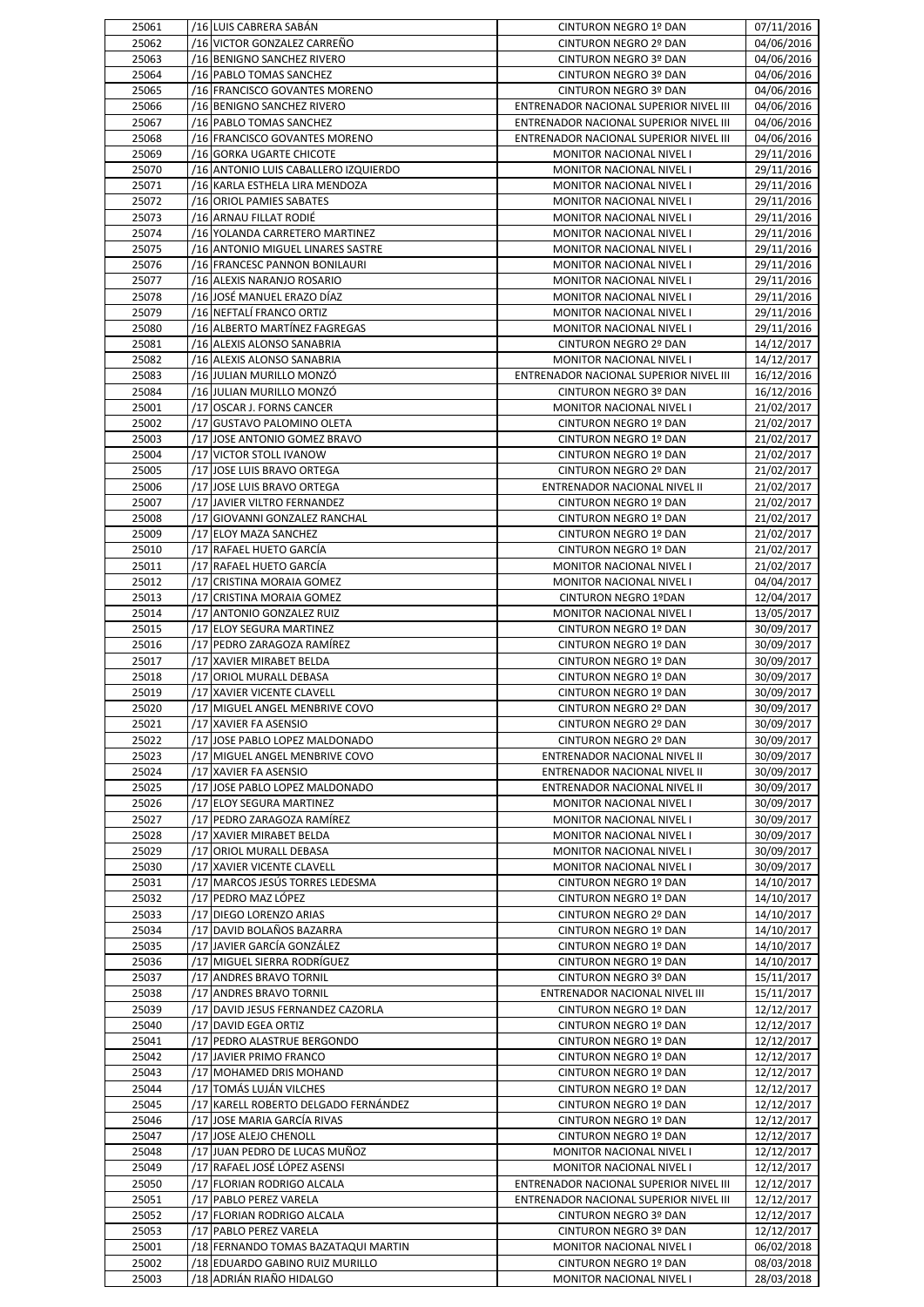| 25004          | /18 ADRIAN RIAÑO HIDALGO                                      | CINTURON NEGRO 1º DAN                                 | 28/03/2018               |
|----------------|---------------------------------------------------------------|-------------------------------------------------------|--------------------------|
| 25005          | /18 ENRIQUE BERMUDO SOUSA                                     | CINTURON NEGRO 3º DAN                                 | 22/05/2018               |
| 25006          | /18 ENRIQUE OLIVA DE LA RIVA                                  | MONITOR NACIONAL NIVEL I                              | 22/05/2018               |
| 25007          | /18 RAÚL RODRÍGUEZ VINAGRE                                    | CINTURON NEGRO 2º DAN                                 | 22/05/2018               |
| 25008<br>25009 | /18 ADRIAN MARCOS FURONES<br>/18 DAVID MARTÍNEZ ABAD          | CINTURON NEGRO 1º DAN<br>CINTURON NEGRO 1º DAN        | 22/05/2018<br>22/05/2018 |
| 25010          | /18 FRANCISCO JAVIER PEÑA MONTESINO                           | CINTURON NEGRO 1º DAN                                 | 22/05/2018               |
| 25011          | /18 ROBERTO RUBIO DÍAZ                                        | CINTURON NEGRO 1º DAN                                 | 22/05/2018               |
| 25012          | /18 JON XABIER BELTRAN PINTO                                  | MONITOR NACIONAL NIVEL I                              | 14/06/2018               |
| 25013          | /18 LIOR OFFENBACH                                            | CINTURON NEGRO 1º DAN                                 | 21/10/2018               |
| 25014          | /18 CARLOS BAIZAN DÍAZ                                        | CINTURON NEGRO 1º DAN                                 | 21/10/2018               |
| 25015          | /18 JOSE ANTONIO RAMOS CABRERIZO                              | CINTURON NEGRO 1º DAN                                 | 21/10/2018               |
| 25016          | /18 GUSTAVO HERRAIZ TOMEY                                     | CINTURON NEGRO 1º DAN                                 | 21/10/2018               |
| 25017          | /18 DAVID LOPEZ RODRIGO                                       | CINTURON NEGRO 1º DAN                                 | 21/10/2018               |
| 25018          | /18 ISMAEL URQUIZAR CELAYA                                    | CINTURON NEGRO 1º DAN                                 | 21/10/2018               |
| 25019<br>25020 | /18 GUSTAVO ADOLFO MUÑOZ JIMÉNEZ<br>/18 DAVID BOLAÑOS BAZARRA | MONITOR NACIONAL NIVEL I<br>MONITOR NACIONAL NIVEL I  | 21/10/2018<br>21/10/2018 |
| 25021          | /18 JUAN CARLOS OLIVER ROMERO                                 | MONITOR NACIONAL NIVEL I                              | 17/11/2018               |
| 25022          | /18 MIGUEL SALVÁ MARCH                                        | ENTRENADOR NACIONAL NIVEL II                          | 17/11/2018               |
| 25023          | /18 JOSE MORENO HERNANDEZ                                     | ENTRENADOR NACIONAL NIVEL II                          | 17/11/2018               |
| 25024          | /18 ALBES MORENO HERNANDEZ                                    | ENTRENADOR NACIONAL NIVEL II                          | 17/11/2018               |
| 25025          | /18 JAVIER SANTOS OCAMPO                                      | CINTURON NEGRO 1º DAN                                 | 21/10/2018               |
| 25026          | /18 JAVIER SANTOS OCAMPO                                      | <b>MONITOR NACIONAL NIVEL I</b>                       | 21/10/2018               |
| 25001          | /19 CRISTINA MORÁIS GÓMEZ                                     | CINTURON NEGRO 2º DAN                                 | 16/01/2019               |
| 25002          | /19 CRISTINA MORÁIS GÓMEZ                                     | ENTRENADOR NACIONAL NIVEL II                          | 16/01/2019               |
| 25003          | /19 VERÓNICA SORDO MARAÑÓN                                    | CINTURON NEGRO 2º DAN                                 | 16/01/2019               |
| 25004<br>25005 | /19 VERÓNICA SORDO MARAÑÓN<br>/19 ADRIAN RIAÑO HIDALGO        | ENTRENADOR NACIONAL NIVEL II<br>CINTURON NEGRO 2º DAN | 16/01/2019<br>04/04/2019 |
| 25006          | /19 JONATAN LOPEZ GARCIA                                      | CINTURON NEGRO 1º DAN                                 | 04/04/2019               |
| 25007          | /19 ADRIAN RIAÑO HIDALGO                                      | ENTRENADOR NACIONAL NIVEL II                          | 04/04/2019               |
| 25008          | /19 JONATAN LOPEZ GARCIA                                      | MONITOR NACIONAL NIVEL I                              | 04/04/2019               |
| 25009          | /19 HÉCTOR RAÚL AMEZ FUERTES                                  | CINTURON NEGRO 1º DAN                                 | 01/06/2019               |
| 25010          | /19 VÍCTOR NÚÑEZ MORENO-DÁVILA                                | CINTURON NEGRO 1º DAN                                 | 01/06/2019               |
| 25011          | /19 MANUEL NAVARRETE MAYAS                                    | CINTURON NEGRO 1º DAN                                 | 01/06/2019               |
| 25012          | /19 PABLO HOCES NIEVAS                                        | CINTURON NEGRO 2º DAN                                 | 01/06/2019               |
| 25013          | /19 GUSTAVO ADOLFO MUÑOZ JIMÉNEZ                              | CINTURON NEGRO 2º DAN                                 | 01/06/2019               |
| 25014          | /19 FRANCISCO TORRERO TEJADA                                  | CINTURON NEGRO 4º DAN                                 | 01/06/2019               |
| 25015          | /19 XABIER LIBANO GARAIZAR                                    | CINTURON NEGRO 1º DAN                                 | 23/02/2019               |
| 25016<br>25017 | /19 AITOR RADIGALES ORTEGA<br>/19 JAVIER ELORDUI ARCAS        | CINTURON NEGRO 1º DAN<br>CINTURON NEGRO 1º DAN        | 23/02/2019<br>23/02/2019 |
|                |                                                               |                                                       |                          |
|                |                                                               |                                                       |                          |
| 25018<br>25019 | /19 CESAR CHARRO RODRIGUEZ<br>/19 ARITZ GARCIA ALTUBE         | CINTURON NEGRO 1º DAN<br>CINTURON NEGRO 1º DAN        | 23/02/2019               |
| 25020          | /19 ISRAEL BARRIO GUTIERREZ                                   | CINTURON NEGRO 1º DAN                                 | 23/02/2019<br>23/02/2019 |
| 25021          | /19 CRISTINA MORAIS GOMEZ                                     | CINTURON NEGRO 3º DAN                                 | 23/02/2019               |
| 25022          | /19 VERONICA SORDO MARAÑON                                    | CINTURON NEGRO 3º DAN                                 | 23/02/2019               |
| 25023          | /19 CRISTINA MORAIS GOMEZ                                     | ENTRENADOR NACIONAL SUPERIOR NIVEL III                | 23/02/2019               |
| 25024          | /19 VERONICA SORDO MARAÑON                                    | ENTRENADOR NACIONAL SUPERIOR NIVEL III                | 23/02/2019               |
| 25025          | /19 DANIEL VAZQUEZ PESCADOR                                   | CINTURON NEGRO 1º DAN                                 | 15/06/2019               |
| 25026          | /19 EVARISTO C. OLCINA TEJEDOR                                | CINTURON NEGRO 1º DAN                                 | 15/06/2019               |
| 25027          | /19 SERGIO GUISADO HERRANZ                                    | CINTURON NEGRO 1º DAN                                 | 15/06/2019               |
| 25028          | /19 DANIEL MADRID TRIVIÑO                                     | CINTURON NEGRO 1º DAN                                 | 15/06/2019               |
| 25029<br>25030 | /19 MIGUEL GARCIA CASAS<br>/19 CRISTINA HIDALGO ALVAREZ       | CINTURON NEGRO 1º DAN<br>CINTURON NEGRO 1º DAN        | 15/06/2019<br>15/06/2019 |
| 25031          | /19 JAVIER SALCEDO GARCIA                                     | CINTURON NEGRO 1º DAN                                 | 15/06/2019               |
| 25032          | /19 CARLOS NICOLAS FERNANDEZ GARGAGLIONE                      | CINTURON NEGRO 1º DAN                                 | 15/06/2019               |
| 25033          | /19 JULIAN ORTEGA VELASCO                                     | CINTURON NEGRO 1º DAN                                 | 15/06/2019               |
| 25034          | /19 IÑAKI AGUIRRE MORAL                                       | CINTURON NEGRO 1º DAN                                 | 15/06/2019               |
| 25035          | /19 ALEJANDRO CEREZO ARGUDO                                   | CINTURON NEGRO 1º DAN                                 | 15/06/2019               |
| 25036          | /19 ELTON FABIAN OTTONELLO TROCHE                             | CINTURON NEGRO 1º DAN                                 | 15/06/2019               |
| 25037          | /19 JONATAN MARTINEZ RODRIGUEZ                                | CINTURON NEGRO 1º DAN                                 | 15/06/2019               |
| 25038          | /19 DIEGO GARCIA MARIN                                        | CINTURON NEGRO 1º DAN                                 | 15/06/2019               |
| 25039          | /19 YOLANDA MINGUEZ TOBAL                                     | CINTURON NEGRO 1º DAN                                 | 15/06/2019               |
| 25040          | /19 ARMANDO CARRILES SÁNCHEZ                                  | CINTURON NEGRO 2º DAN                                 | 15/06/2019               |
| 25041<br>25042 | /19 JUAN PEDRO DE LUCAS MUÑOZ<br>/19 ARMANDO CARRILES SÁNCHEZ | CINTURON NEGRO 3º DAN<br>CINTURON NEGRO 3º DAN        | 15/06/2019<br>15/06/2019 |
| 25043          | /19 JOSÉ LUIS RUIZ LOSTADO                                    | CINTURON NEGRO 3º DAN                                 | 15/06/2019               |
| 25044          | /19 PEDRO DANIEL BARCELO PEÑALVER                             | MONITOR NACIONAL NIVEL I                              | 15/06/2019               |
| 25045          | /19 JUAN PEDRO DE LUCAS MUÑOZ                                 | ENTRENADOR NACIONAL NIVEL II                          | 15/06/2019               |
| 25046          | /19 ARMANDO CARRILES SÁNCHEZ                                  | ENTRENADOR NACIONAL NIVEL II                          | 15/06/2019               |
| 25047          | /19 JUAN PEDRO DE LUCAS MUÑOZ                                 | ENTRENADOR NACIONAL SUPERIOR NIVEL III                | 15/06/2019               |
| 25048          | /19 ARMANDO CARRILES SÁNCHEZ                                  | ENTRENADOR NACIONAL SUPERIOR NIVEL III                | 15/06/2019               |
| 25049          | /19 JOSE LUIS RUIZ LOSTADO                                    | ENTRENADOR NACIONAL SUPERIOR NIVEL III                | 15/06/2019               |
| 25050          | /19 DAVID GONZALEZ SANCHEZ                                    | CINTURON NEGRO 2º DAN                                 | 16/06/2019               |
| 25051          | /19 JUAN CARLOS FERNANDEZ CASAS                               | CINTURON NEGRO 1º DAN                                 | 24/06/2019               |
| 25052          | /19 DIEGO SANCHEZ FERNANDEZ                                   | CINTURON NEGRO 1º DAN                                 | 24/06/2019               |
| 25053<br>25054 | /19 IVAN GUTIERREZ JIMENEZ<br>/19 GERMÁN GONZÁLEZ SÁNCHEZ     | CINTURON NEGRO 1º DAN<br>CINTURON NEGRO 1º DAN        | 24/06/2019<br>24/06/2019 |
| 25055          | /19 PABLO CARCELES MARTINEZ                                   | CINTURON NEGRO 1º DAN                                 | 24/06/2019               |
| 25056          | /19 AITOR CARMONA GONZALEZ                                    | CINTURON NEGRO 1º DAN                                 | 24/06/2019               |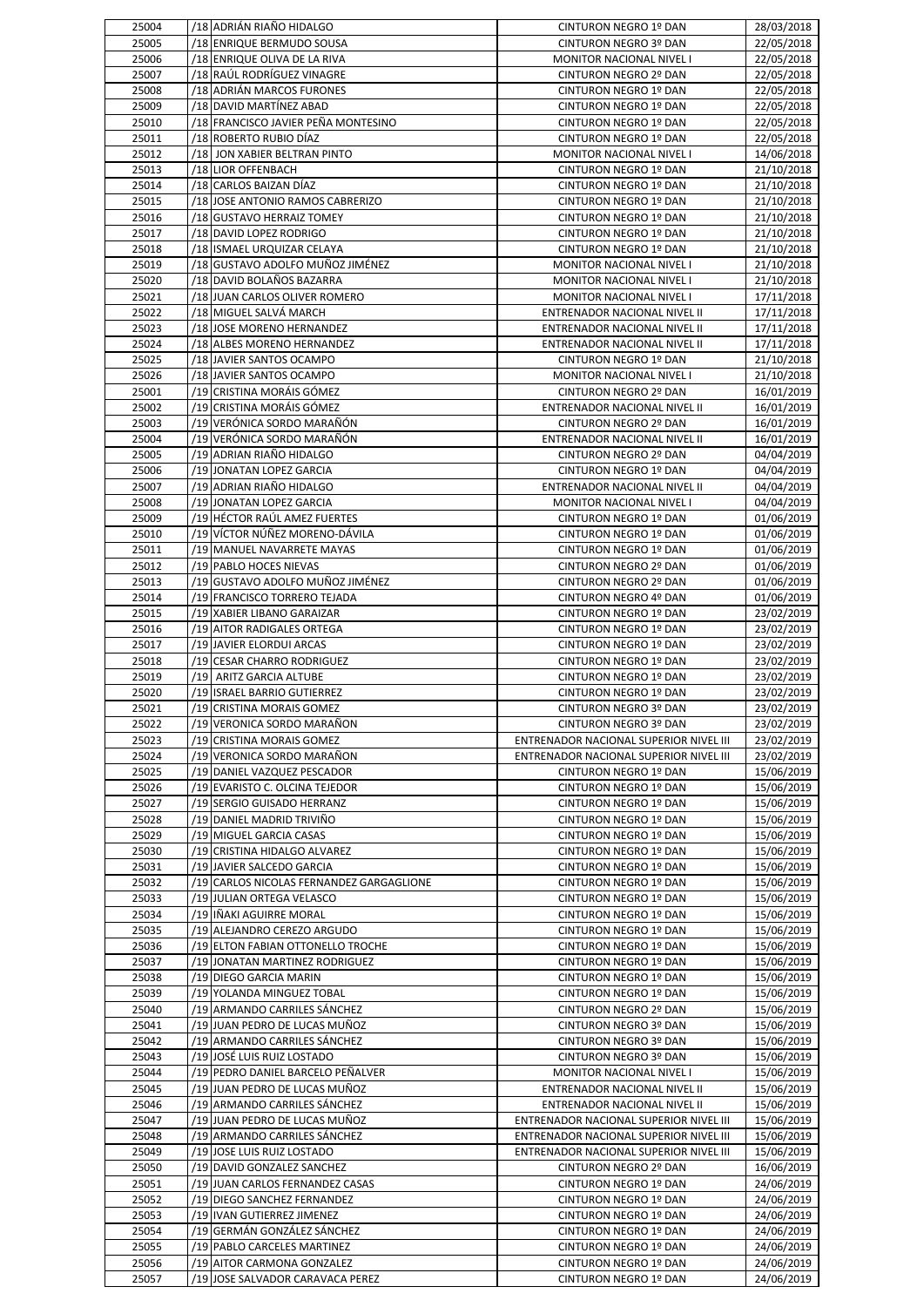| 25058          | /19 JAVIER PEREZ SANCHEZ                                     | CINTURON NEGRO 1º DAN            | 24/06/2019               |
|----------------|--------------------------------------------------------------|----------------------------------|--------------------------|
| 25059          | /19 JESUS SOUAN GARCIA                                       | CINTURON NEGRO 1º DAN            | 24/06/2019               |
| 25060          | /19 LAURA DIEZMA NAVAS                                       | CINTURON NEGRO 1º DAN            | 24/06/2019               |
|                |                                                              |                                  |                          |
| 25061          | /19 GUILLERMO GONZÁLEZ GONZÁLEZ                              | CINTURON NEGRO 1º DAN            | 24/06/2019               |
| 25062          | /19 ANGEL IGNACIO PEREZ NAVARRO                              | CINTURON NEGRO 1º DAN            | 24/06/2019               |
| 25063          | /19 CELIA DE CRUZ ROMERO                                     | CINTURON NEGRO 1º DAN            | 24/06/2019               |
| 25064          | /19 CARMELA DEL MORAL BLASCO                                 | CINTURON NEGRO 1º DAN            | 24/06/2019               |
| 25065          | /19 ZUREM RODRIGUEZ ANTARAMIAN                               | CINTURON NEGRO 1º DAN            | 24/06/2019               |
| 25066          | /19 JORGE JUAN CABRERO RIVERA                                | CINTURON NEGRO 2º DAN            | 24/06/2019               |
|                |                                                              |                                  |                          |
| 25067          | /19 JAVIER RUIZ SALVATIERRA                                  | MONITOR NACIONAL NIVEL I         | 29/06/2019               |
| 25068          | /19 CARLOS FIGUERUELO MENENDEZ                               | MONITOR NACIONAL NIVEL I         | 29/06/2019               |
| 25069          | /19 JAVIER LORA PEREZ DE IRIARTE                             | <b>MONITOR NACIONAL NIVEL I</b>  | 29/06/2019               |
| 25070          | /19 JOSE RAMON CALLE GARAYOA                                 | MONITOR NACIONAL NIVEL I         | 29/06/2019               |
| 25071          | /19 CARLOS TEJERA ORTELLS                                    | <b>MONITOR NACIONAL NIVEL I</b>  | 29/06/2019               |
| 25072          | /19 DAVID CUESTA LERÍN                                       | <b>MONITOR NACIONAL NIVEL I</b>  | 29/06/2019               |
|                |                                                              |                                  |                          |
| 25073          | /19 JOSE LUIS NAJERA BARRENA                                 | MONITOR NACIONAL NIVEL I         | 29/06/2019               |
| 25074          | /19 JOSEBA MARQUEZ BUENO                                     | MONITOR NACIONAL NIVEL I         | 29/06/2019               |
| 25075          | /19 MOR ATTIAS                                               | CINTURON NEGRO 1º DAN            | 15/07/2019               |
| 25076          | /19 CESAR VALPUESTA MARTIN                                   | CINTURON NEGRO 1º DAN            | 15/07/2019               |
| 25077          | /19 ANGEL SEGADOR ZAMORANO                                   | CINTURON NEGRO 1º DAN            | 15/07/2019               |
| 25078          | /19 DAVEL PRIETO ATORRASAGASTI                               | CINTURON NEGRO 1º DAN            | 15/07/2019               |
|                |                                                              |                                  |                          |
| 25079          | /19 JULIO CAGIGAL LORETO                                     | CINTURON NEGRO 1º DAN            | 15/07/2019               |
| 25080          | /19 RICARDO ORTEA GUTIERREZ                                  | CINTURON NEGRO 1º DAN            | 15/07/2019               |
| 25081          | /19 SERGIO LOPEZ PIÑERA                                      | CINTURON NEGRO 1º DAN            | 15/07/2019               |
| 25082          | /19 JUAN DIAZ GARCIA                                         | CINTURON NEGRO 2º DAN            | 15/07/2019               |
| 25083          | /19 JAVIER RUIZ SALVATIERRA                                  | CINTURON NEGRO 1º DAN            | 15/06/2019               |
| 25084          | /19 CARLOS FIGUERUELO MENENDEZ                               | CINTURON NEGRO 1º DAN            | 15/06/2019               |
| 25085          |                                                              |                                  |                          |
|                | /19 JAVIER LORA PEREZ DE IRIARTE                             | CINTURON NEGRO 1º DAN            | 15/06/2019               |
| 25086          | /19 JOSE RAMON CALLE GARAYOA                                 | CINTURON NEGRO 1º DAN            | 15/06/2019               |
| 25087          | /19 CARLOS TEJERA ORTELLS                                    | CINTURON NEGRO 1º DAN            | 15/06/2019               |
| 25088          | /19 DAVID CUESTA LERÍN                                       | CINTURON NEGRO 1º DAN            | 15/06/2019               |
| 25089          | /19 JOSE LUIS NAJERA BARRENA                                 | CINTURON NEGRO 1º DAN            | 15/06/2019               |
| 25090          | /19 JOSEBA MARQUEZ BUENO                                     | CINTURON NEGRO 1º DAN            | 15/06/2019               |
|                |                                                              |                                  |                          |
| 25091          | /19 FERNANDO LÓPEZ MARTINEZ                                  | CINTURON NEGRO 1º DAN            | 15/06/2019               |
| 25092          | /19 JON ARTEAGA SOPA                                         | CINTURON NEGRO 1º DAN            | 13/09/2019               |
| 25093          | /19 JON ARTEAGA SOPA                                         | MONITOR NACIONAL NIVEL I         | 13/09/2019               |
| 25094          | /19 SERGIO LOPEZ PIÑERA                                      | MONITOR NACIONAL NIVEL I         | 01/09/2019               |
| 25095          | /19 JUAN DÍAZ GARCÍA                                         | MONITOR NACIONAL NIVEL I         | 01/09/2019               |
| 25096          | /19 ARCADIO JAVIER ÁLVAREZ FERNÁNDEZ                         | MONITOR NACIONAL NIVEL I         | 01/09/2019               |
| 25097          | /19 JESÚS EDUARDO ÁLVAREZ REYNA                              | CINTURON NEGRO 1º DAN            | 28/09/2019               |
|                |                                                              |                                  |                          |
| 25098          | /19 ISMAEL PÉREZ SANTANA                                     | CINTURON NEGRO 1º DAN            | 28/09/2019               |
| 25099          | /19 JAUME CAPDEVILA CARNÉ                                    | CINTURON NEGRO 1º DAN            | 28/09/2019               |
| 25100          | /19 HEINZ WILLI EICHNER CASANOVA                             | CINTURON NEGRO 1º DAN            | 28/09/2019               |
| 25101          | /19 GREGORIO JAVIER YANES SUAREZ                             | CINTURON NEGRO 1º DAN            | 28/09/2019               |
| 25102          | /19 ALEJANDRO B. MENA GARCÍA                                 | CINTURON NEGRO 1º DAN            | 28/09/2019               |
|                | /19 JENNIFER CARRERA RODRÍGUEZ                               | CINTURON NEGRO 1º DAN            |                          |
|                |                                                              |                                  |                          |
| 25103          |                                                              |                                  | 28/09/2019               |
| 25104          | /19 SERGIO CASTRILLO DOMÍNGUEZ                               | CINTURON NEGRO 1º DAN            | 28/09/2019               |
| 25105          | /19 ÁLVARO BARRENA ACHA                                      | CINTURON NEGRO 1º DAN            | 28/09/2019               |
| 25106          | /19 ALBERTO GIL LORENTE                                      | CINTURON NEGRO 1º DAN            | 28/09/2019               |
| 25107          | /19 ENRIQUE OLIVA DE LA RIVA                                 | CINTURON NEGRO 2º DAN            | 28/09/2019               |
|                |                                                              |                                  |                          |
| 25108          | /19 GIOVANNI GONZÁLEZ RANCHAL                                | CINTURON NEGRO 2º DAN            | 28/09/2019               |
| 25109          | /19 DAVID BOLAÑOS BAZARRA                                    | CINTURON NEGRO 2º DAN            | 28/09/2019               |
| 25110          | /19 RAFAEL HUETO ASUNCIÓN                                    | CINTURON NEGRO 4º DAN            | 28/09/2019               |
| 25111          | /19 DIEGO MORENO PADRÓN                                      | CINTURON NEGRO 5º DAN            | 28/09/2019               |
| 25112          | /19 ANTONIO PRESA ÁLVAREZ                                    | CINTURON NEGRO 5º DAN            | 28/09/2019               |
| 25113          | /19 JESÚS EDUARDO ÁLVAREZ REYNA                              | MONITOR NACIONAL NIVEL I         | 28/09/2019               |
| 25114          | /19 ISMAEL PÉREZ SANTANA                                     | MONITOR NACIONAL NIVEL I         | 28/09/2019               |
|                |                                                              |                                  |                          |
| 25115          | /19 JAUME CAPDEVILA CARNÉ                                    | MONITOR NACIONAL NIVEL I         | 28/09/2019               |
| 25116          | /19 ENRIQUE OLIVA DE LA RIVA                                 | ENTRENADOR NACIONAL NIVEL II     | 28/09/2019               |
| 25117          | /19 GIOVANNI GONZÁLEZ RANCHAL                                | ENTRENADOR NACIONAL NIVEL II     | 28/09/2019               |
| 25118          | /19 RAFAEL HUETO ASUNCIÓN                                    | MAESTRO DE ENTRENADORES NIVEL IV | 28/09/2019               |
| 25119          | /19 ALVARO BARRENA ACHA                                      | MONITOR NACIONAL NIVEL I         | 28/09/2019               |
| 25120          | /19 FERNANDO LÓPEZ MARTINEZ                                  | MONITOR NACIONAL NIVEL I         | 29/06/2019               |
|                |                                                              |                                  |                          |
| 25121          | /19 HECTOR MATEOS MARTÍN                                     | ENTRENADOR NACIONAL NIVEL II     | 15/06/2019               |
| 25122          | /19 YOSUNE TORRES RESPALDIZA                                 | NARANJA                          | 15/06/2019               |
| 25123          | /19 CRISTINA EIROS FERNANDEZ                                 | <b>VERDE</b>                     | 15/06/2019               |
| 25124          | /19 ALEJANDRO YAGÜE HERNÁNDEZ                                | <b>VERDE</b>                     | 15/06/2019               |
| 25125          | /19 ALBA GONZÁLEZ MARTIN                                     | <b>VERDE</b>                     | 15/06/2019               |
| 25126          | /19 IRENE SAYALERO RODRÍGUEZ                                 | <b>VERDE</b>                     | 15/06/2019               |
| 25127          | /19 JAVIER DIAZ COLLADO                                      | <b>VERDE</b>                     |                          |
|                |                                                              |                                  | 15/06/2019               |
| 25128          | /19 OLIVER BELMONTE CUADRADO                                 | <b>VERDE</b>                     | 15/06/2019               |
| 25129          | /19 JAVIER AGUILERA LORENTE                                  | <b>VERDE</b>                     | 15/06/2019               |
| 25130          | /19 MANUEL FERNÁNDEZ DOMÍNGUEZ                               | <b>VERDE</b>                     | 15/06/2019               |
| 25131          | /19 VALENTÍN YAGÜE TOBARUELA                                 | VERDE                            | 15/06/2019               |
| 25132          | /19 AGUSTÍN LÓPEZ ARRIBAS                                    | <b>VERDE</b>                     | 15/06/2019               |
|                | /19 CORA TURATI GARCÍA                                       |                                  |                          |
| 25133          |                                                              | <b>VERDE</b>                     | 15/06/2019               |
| 25134          | /19 ANGEL ALONSO SÁNCHEZ                                     | <b>AZUL</b>                      | 15/06/2019               |
| 25135          | /19 LAURA SCHMILOVICH                                        | AZUL                             | 15/06/2019               |
| 25136<br>25137 | /19 JAVIER GONZALEZ SANTOYO<br>/19 EUGENIO M. SAAVEDRA MORAN | AZUL<br><b>AZUL</b>              | 15/06/2019<br>15/06/2019 |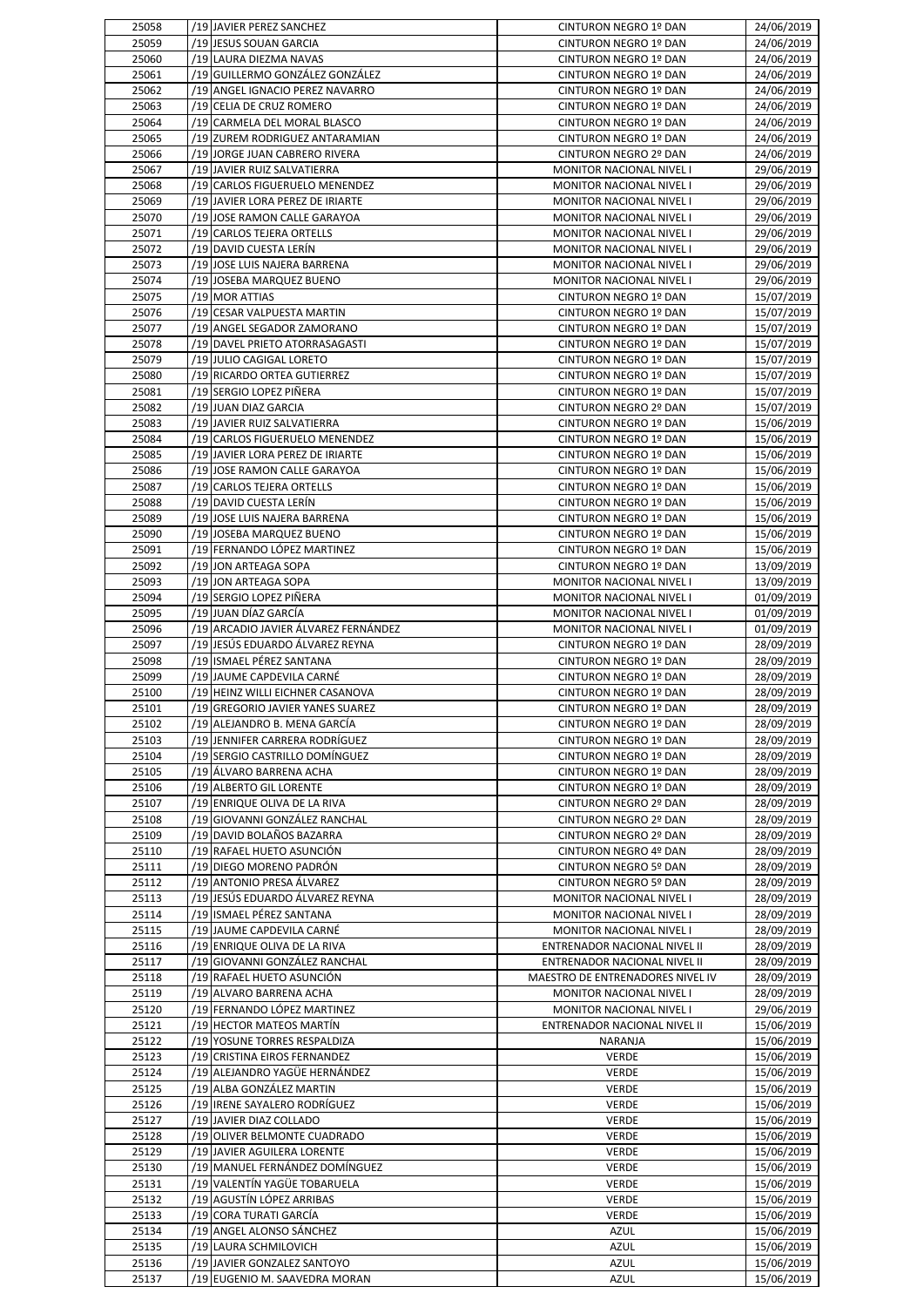| 25138          | /19 RAÚL MARTÍNEZ SERRANO                                       | AZUL                                                  | 15/06/2019               |
|----------------|-----------------------------------------------------------------|-------------------------------------------------------|--------------------------|
| 25139          | /19 JAVIER SOLÍS MARTÍN                                         | <b>AZUL</b>                                           | 15/06/2019               |
| 25140          | /19 GUILLERMO BARCO MUÑOZ                                       | <b>AZUL</b>                                           | 15/06/2019               |
| 25141<br>25142 | /19 RAFAEL CORPAS RECIO<br>/19 PEDRO PAYERAS MANENT             | CINTURON NEGRO 1º DAN                                 | 15/06/2019               |
| 25143          | /19 MANUEL EXPÓSITO SUÁREZ-VALERA                               | CINTURON NEGRO 1º DAN<br>CINTURON NEGRO 1º DAN        | 15/06/2019<br>15/06/2019 |
| 25144          | /19 LUIS VÁZQUEZ GARCÍA                                         | CINTURON NEGRO 1º DAN                                 | 15/06/2019               |
| 25145          | /19 AGUSTÍN MÁRQUEZ FLORES                                      | CINTURON NEGRO 1º DAN                                 | 15/06/2019               |
| 25146          | /19 JAVIER SANTOS OCAMPO                                        | CINTURON NEGRO 2º DAN                                 | 15/06/2019               |
| 25147          | /19 RAFAEL CORPAS RECIO                                         | MONITOR NACIONAL NIVEL I                              | 15/06/2019               |
| 25148          | /19 PEDRO PAYERAS MANENT                                        | MONITOR NACIONAL NIVEL I                              | 15/06/2019               |
| 25149          | /19 MANUEL EXPÓSITO SUÁREZ-VALERA                               | MONITOR NACIONAL NIVEL I                              | 15/06/2019               |
| 25150          | /19 LUIS VÁZQUEZ GARCÍA                                         | MONITOR NACIONAL NIVEL I                              | 15/06/2019               |
| 25151<br>25152 | /19 AGUSTÍN MÁRQUEZ FLORES<br>/19 JAVIER SANTOS OCAMPO          | MONITOR NACIONAL NIVEL I                              | 15/06/2019<br>15/06/2019 |
| 25001          | /20 DAMIÁN CARRASCO CAIHUELA                                    | ENTRENADOR NACIONAL NIVEL II<br>CINTURON NEGRO 1º DAN | 20/01/2020               |
| 25002          | /20 PABLO AMORÓS GALIANA                                        | CINTURON NEGRO 1º DAN                                 | 20/01/2020               |
| 25003          | /20 ADRIÁN MORENO MOLINA                                        | CINTURON NEGRO 1º DAN                                 | 20/01/2020               |
| 25004          | /20 CARLOS IBÁÑEZ SEMPERE                                       | CINTURON NEGRO 1º DAN                                 | 20/01/2020               |
| 25005          | /20 FRANCISCO MADRID ESPEJO                                     | CINTURON NEGRO 1º DAN                                 | 20/01/2020               |
| 25006          | /20 FRANCISCO JOSÉ IGLESIAS RODRÍGUEZ                           | CINTURON NEGRO 1º DAN                                 | 20/01/2020               |
| 25007          | /20 JESÚS SANTAELLA PIZONES                                     | CINTURON NEGRO 2º DAN                                 | 20/01/2020               |
| 25008          | /20 RAÚL RODRÍGUEZ VINAGRE                                      | CINTURON NEGRO 3º DAN                                 | 20/01/2020               |
| 25009          | /20 JENNIFER CARRERA RODRÍGUEZ                                  | MONITOR NACIONAL NIVEL I                              | 29/01/2020               |
| 25010<br>25011 | /20 HÉCTOR RAÚL ÁMEZ FUERTES<br>/20 SERGIO CASTRILLO DOMÍNGUEZ  | MONITOR NACIONAL NIVEL I<br>MONITOR NACIONAL NIVEL I  | 29/01/2020<br>29/01/2020 |
| 25012          | /20 JOSÉ ANTONIO RAMOS CABRERIZO                                | MONITOR NACIONAL NIVEL I                              | 29/01/2020               |
| 25013          | /20 ALBERTO CLEMENTE POZA                                       | AMARILLO                                              | 07/02/2020               |
| 25014          | /20 JOSE ANTONIO RAMA GONZALEZ                                  | AMARILLO                                              | 07/02/2020               |
| 25015          | /20 ALBA MARTIN ALARCON                                         | NARANJA                                               | 07/02/2020               |
| 25016          | /20 ANDREA CADENAS TORRES                                       | NARANJA                                               | 07/02/2020               |
| 25017          | /20 ANTONIO BELTRAN CORDERO                                     | NARANJA                                               | 07/02/2020               |
| 25018          | /20 BEATRIZ LOPEZ MARTÍN                                        | <b>NARANJA</b>                                        | 07/02/2020               |
| 25019          | /20 ENRIQUE BANEGAS GARCIA                                      | <b>NARANJA</b>                                        | 07/02/2020               |
| 25020          | /20 JAVIER OÑATE GOMEZ OLANO                                    | <b>NARANJA</b>                                        | 07/02/2020               |
| 25021          | /20 JUAN ANTONIO SÁNCHEZ COLLADO                                | NARANJA                                               | 07/02/2020               |
| 25022<br>25023 | /20 JUAN ESTEBAN VARAS MAGRO<br>/20 JUAN MIGUEL SANCHEZ ARTILES | NARANJA<br><b>NARANJA</b>                             | 07/02/2020<br>07/02/2020 |
| 25024          | /20 JUAN PABLO ORDÓÑEZ ORTEGA                                   | NARANJA                                               | 07/02/2020               |
| 25025          | /20 MARIA VICTORIA MUÑOZ FERNANDEZ                              | NARANJA                                               | 07/02/2020               |
|                |                                                                 |                                                       |                          |
| 25026          | /20 PAULA SOBRINO TAPIA                                         | NARANJA                                               | 07/02/2020               |
| 25027          | /20 PEDRO JOSÉ FERNÁNDEZ DE LA CUEVA MARTÍN-OROZCO              | <b>NARANJA</b>                                        | 07/02/2020               |
| 25028          | /20 YOSUNE TORRES RESPALDIZA                                    | <b>NARANJA</b>                                        | 07/02/2020               |
| 25029          | /20 ALBA GONZALEZ MARTIN                                        | <b>AZUL</b>                                           | 07/02/2020               |
| 25030          | /20 AGUSTIN LOPEZ ARRIBAS                                       | <b>AZUL</b>                                           | 07/02/2020               |
| 25031          | /20 ALEJANDRO YAGÜE HERNANDEZ                                   | AZUL                                                  | 07/02/2020               |
| 25032          | /20 BEATRIZ GOMEZ SANCHEZ                                       | AZUL                                                  | 07/02/2020               |
| 25033          | /20 CRISTINA EIROS FERNANDEZ                                    | <b>AZUL</b>                                           | 07/02/2020               |
| 25034          | /20 IRENE SAYALERO RODRIGUEZ                                    | AZUL                                                  | 07/02/2020               |
| 25035<br>25036 | /20 JAVIER AGUILERA LORENTE<br>/20 JAVIER DIAZ COLLADO          | <b>AZUL</b><br><b>AZUL</b>                            | 07/02/2020<br>07/02/2020 |
| 25037          | /20 OLIVER BELMONTE CUADRADO                                    | <b>AZUL</b>                                           | 07/02/2020               |
| 25038          | /20 ANGEL ALONSO SANCHEZ                                        | <b>MARRON</b>                                         | 07/02/2020               |
| 25039          | /20 EUGENIO SAAVEDRA MORAN                                      | <b>MARRON</b>                                         | 07/02/2020               |
| 25040          | /20 FRANCISCO JAVIER SOLIS MARTIN                               | <b>MARRON</b>                                         | 07/02/2020               |
| 25041          | /20 JAVIER GONZALEZ SANTOYO                                     | <b>MARRON</b>                                         | 07/02/2020               |
| 25042          | /20 LAURA SCHMILOVICH                                           | <b>MARRON</b>                                         | 07/02/2020               |
| 25043          | /20 RAUL MARTINEZ SERRANO                                       | <b>MARRON</b>                                         | 07/02/2020               |
| 25044          | /20 GUSTAVO HERRAIZ TOMEY                                       | <b>MONITOR NIVEL 1</b>                                | 07/02/2020               |
| 25045<br>25046 | /20 SERGIO MOSTAJO HERNANDEZ<br>/20 HECTOR MATEOS MARTÍN        | CINTURON NEGRO 1º DAN<br>CINTURON NEGRO 3º DAN        | 07/02/2020<br>07/02/2020 |
| 25047          | /20 ARES RAMA                                                   | AMARILLO                                              | 07/02/2020               |
| 25048          | /20 CORA TURATI GARCIA                                          | <b>AZUL</b>                                           | 07/02/2020               |
| 25049          | /20 CLAUDIA GARZON CAMPAÑA                                      | <b>MARRON</b>                                         | 07/02/2020               |
| 25050          | /20 ALBERTO GIL LORENTE                                         | <b>MONITOR NIVEL 1</b>                                | 07/02/2020               |
| 25051          | /20 CRISTINA HIDALGO ALVAREZ                                    | <b>MONITOR NIVEL 1</b>                                | 07/02/2020               |
| 25052          | /20 IÑAQUI AGUIRRE MORAL                                        | <b>MONITOR NIVEL 1</b>                                | 07/02/2020               |
| 25053          | /20 JAVIER SALCEDO GARCIA                                       | <b>MONITOR NIVEL 1</b>                                | 07/02/2020               |
| 25054          | /20 CARLOS NICOLAS FERNANDEZ GARGLAGIONE                        | <b>MONITOR NIVEL 1</b>                                | 07/02/2020               |
| 25055          | /20 HIXEM OLLER GRACIA                                          | CINTURON NEGRO 1º DAN                                 | 21/09/2020               |
| 25056<br>25057 | /20 CONSUELA BOGDANA RENTEA<br>/20 VLADYSLAV TROFYMCHUK         | CINTURON NEGRO 1º DAN<br>CINTURON NEGRO 1º DAN        | 21/09/2020               |
| 25058          | /20 ANTONIO JIMENEZ SEGURA                                      | CINTURON NEGRO 1º DAN                                 | 21/09/2020<br>21/09/2020 |
| 25059          | /20 ELVIRO CERDAN DELGADO                                       | CINTURON NEGRO 1º DAN                                 | 21/09/2020               |
| 25060          | /20 CARLOS ORTEU BARADO                                         | CINTURON NEGRO 1º DAN                                 | 21/09/2020               |
| 25061          | /20 ELOY SEGURA MARTÍNEZ                                        | CINTURON NEGRO 2º DAN                                 | 21/09/2020               |
| 25062          | /20 PEDRO ZARAGOZA RAMÍREZ                                      | CINTURON NEGRO 2º DAN                                 | 21/09/2020               |
| 25063          | /20 MIGUEL ÁNGEL MEMBRIVE COVO                                  | CINTURON NEGRO 3º DAN                                 | 21/09/2020               |
| 25064<br>25065 | /20 XAVIER FA ASENSIO<br>/20 ANDRÉS BRAVO TORNIL                | CINTURON NEGRO 3º DAN<br>CINTURON NEGRO 4º DAN        | 21/09/2020<br>21/09/2020 |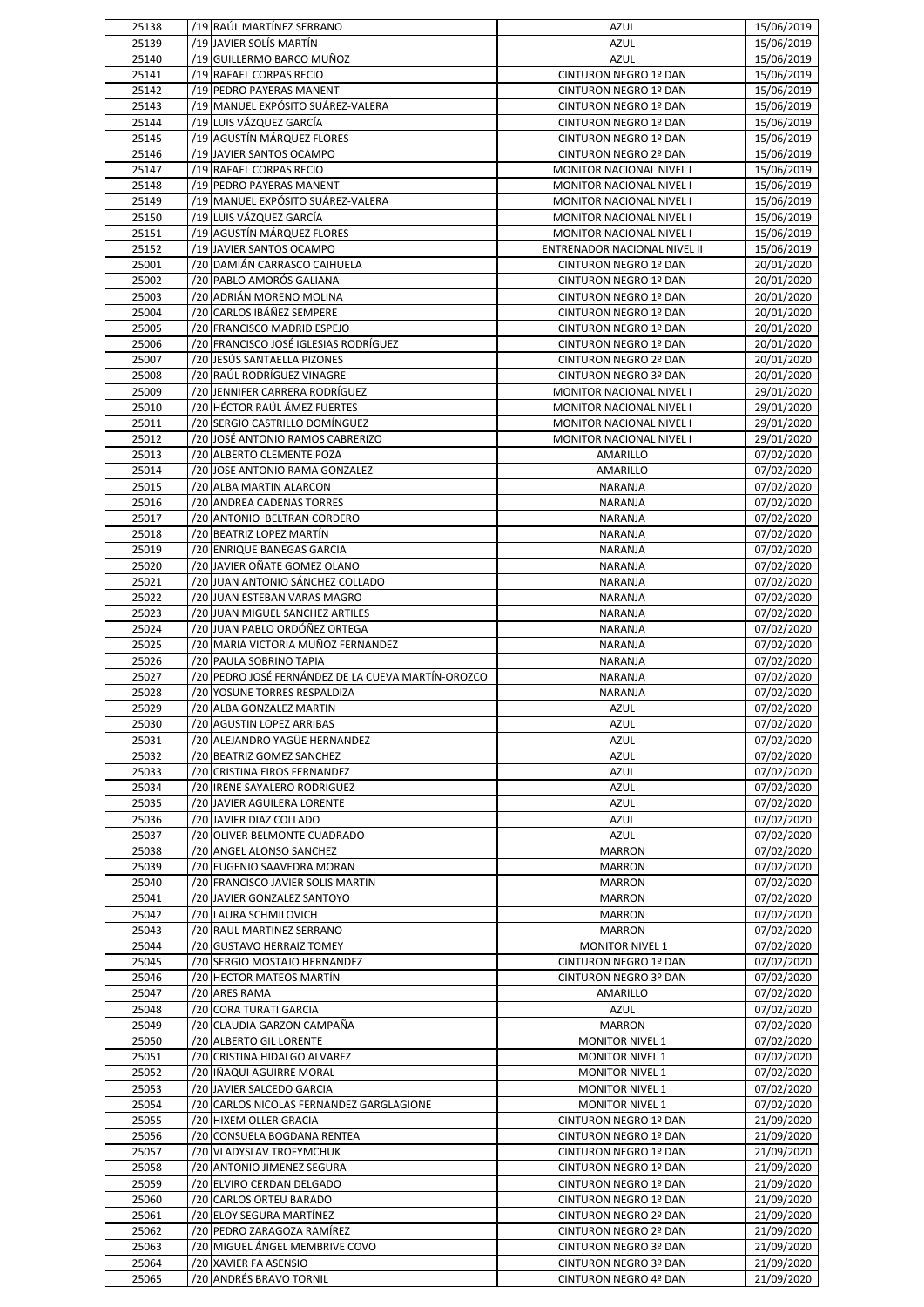| 25066          | /20 ANDRÉS BRAVO TORNIL                                               | MAESTRO DE ENTRENADORES NIVEL IV                      | 21/09/2020               |
|----------------|-----------------------------------------------------------------------|-------------------------------------------------------|--------------------------|
| 25067          | /20 ANAEL VIAUD                                                       | CINTURON NEGRO 1º DAN                                 | 13/10/2020               |
| 25068<br>25069 | /20 JOSE MANUEL ALMENEIRO PACHECO<br>/20 DIEGO MARTINEZ IRIARTE       | CINTURON NEGRO 1º DAN<br>CINTURON NEGRO 1º DAN        | 13/10/2020<br>13/10/2020 |
| 25070          | /20 ALEJANDRO CASIS DE PABLO                                          | CINTURON NEGRO 1º DAN                                 | 13/10/2020               |
| 25071          | /20 JUAN DIAZ GARCIA                                                  | CINTURON NEGRO 3º DAN                                 | 27/10/2020               |
| 25072          | /20 SERGIO LOPEZ PIÑERA                                               | CINTURON NEGRO 2º DAN                                 | 27/10/2020               |
| 25073          | /20 XABIER FERRERO CODESIDO                                           | CINTURON NEGRO 1º DAN                                 | 27/10/2020               |
| 25074          | /20 MANUEL GARCIA HEVIA                                               | CINTURON NEGRO 1º DAN                                 | 27/10/2020               |
| 25075<br>25076 | /20 OLIVER RUBIO FERNÁNDEZ<br>/20 PABLO RODRÍGUEZ GONZÁLEZ            | CINTURON NEGRO 1º DAN<br>CINTURON NEGRO 1º DAN        | 03/11/2020<br>03/11/2020 |
| 25077          | /20 DAVID BOLAÑOS BAZARRA                                             | CINTURON NEGRO 2º DAN                                 | 03/11/2020               |
| 25078          | /20 OLIVER RUBIO FERNÁNDEZ                                            | MONITOR NACIONAL NIVEL I                              | 03/11/2020               |
| 25079          | /20 PABLO RODRÍGUEZ GONZÁLEZ                                          | MONITOR NACIONAL NIVEL I                              | 03/11/2020               |
| 25080          | /20 DAVID BOLAÑOS BAZARRA                                             | ENTRENADOR NACIONAL NIVEL II                          | 03/11/2020               |
| 25081          | /20 DAVID JOSE VILLEGAS CALVO                                         | MONITOR NACIONAL NIVEL I                              | 10/11/2020               |
| 25082<br>25083 | /20 CESAR VALPUESTA MARTIN<br>/20 ISMAEL URQUIZAR CELAYA              | MONITOR NACIONAL NIVEL I<br>MONITOR NACIONAL NIVEL I  | 10/11/2020<br>10/11/2020 |
| 25084          | /20 DAVID JOSE VILLEGAS CALVO                                         | CINTURON NEGRO 1º DAN                                 | 10/11/2020               |
| 25085          | /20 PIORT WEGNER                                                      | CINTURON NEGRO 1º DAN                                 | 10/11/2020               |
| 25086          | /20 OSCAR CABRERA PEREZ                                               | CINTURON NEGRO 1º DAN                                 | 10/11/2020               |
| 25087          | /20 ANGEL MARTINEZ CAÑADAS                                            | CINTURON NEGRO 1º DAN                                 | 10/11/2020               |
| 25088<br>25089 | /20 EDGAR LOZANO CABRERA<br>/20 GREGORIO ANTIENZA ALVAREZ             | CINTURON NEGRO 1º DAN<br>MONITOR NACIONAL NIVEL I     | 10/11/2020<br>11/11/2020 |
| 25090          | /20 MARCOS TORRES BRITO                                               | MONITOR NACIONAL NIVEL I                              | 11/11/2020               |
| 25091          | /20 SANTIAGO MORENO MORALES                                           | MONITOR NACIONAL NIVEL I                              | 11/11/2020               |
| 25092          | /20 ADRIAN RIAÑO HIDALGO                                              | ENTRENADOR NACIONAL SUPERIOR NIVEL III                | 30/11/2020               |
| 25093          | /20 ADRIAN RIAÑO HIDALGO                                              | CINTURON NEGRO 3º DAN                                 | 30/11/2020               |
| 25094          | /20 ENRIQUE OLIVA DE LA RIVA                                          | ENTRENADOR NACIONAL SUPERIOR NIVEL III                | 16/12/2020               |
| 25095<br>25096 | /20 ENRIQUE OLIVA DE LA RIVA<br>/20 FRANCISCO JESÚS ALBARRACÍN PUERTA | CINTURON NEGRO 3º DAN<br>CINTURON NEGRO 3º DAN        | 16/12/2020<br>23/12/2020 |
| 25097          | /20 RAÚL MORALES MERINO                                               | CINTURON NEGRO 3º DAN                                 | 23/12/2020               |
| 25098          | /20 JOSÉ TORRANO GARCÍA                                               | CINTURON NEGRO 3º DAN                                 | 23/12/2020               |
| 25099          | /20 FRANCISCO JESÚS ALBARRACÍN PUERTA                                 | MONITOR NACIONAL NIVEL I                              | 23/12/2020               |
| 25100          | /20 RAÚL MORALES MERINO                                               | MONITOR NACIONAL NIVEL I                              | 23/12/2020               |
| 25101<br>25102 | /20 JOSÉ TORRANO GARCÍA<br>/20 VICTOR RAMIREZ ESTEBANEZ               | MONITOR NACIONAL NIVEL I                              | 23/12/2020               |
| 25103          | /20 VICTOR RAMIREZ ESTEBANEZ                                          | CINTURON NEGRO 1º DAN<br>MONITOR NACIONAL NIVEL I     | 23/12/2020<br>23/12/2020 |
|                |                                                                       |                                                       |                          |
| 25104          | /20 YAUCI RAMOS MATECÓN                                               | CINTURON NEGRO 1º DAN                                 |                          |
| 25105          | /20 YAUCI RAMOS MATECÓN                                               | MONITOR NACIONAL NIVEL I                              | 23/12/2020<br>23/12/2020 |
| 25106          | /20 FRANCISCO DAVID RIVERO GARCIA                                     | CINTURON NEGRO 1º DAN                                 | 23/12/2020               |
| 25107          | /20 FRANCISCO DAVID RIVERO GARCIA                                     | MONITOR NACIONAL NIVEL I                              | 23/12/2020               |
| 25108          | /20 ANDRÉS BRAVO TORNIL                                               | MONITOR NACIONAL NIVEL I                              |                          |
| 25109          | /20 LIOR OFFENBACH                                                    | CINTURON NEGRO 1º DAN                                 | 23/12/2020               |
| 25110<br>25111 | /20 LIOR OFFENBACH<br>/20 CARLOS BERNARDO BAIZAN DIAZ                 | MONITOR NACIONAL NIVEL I<br>CINTURON NEGRO 1º DAN     | 23/12/2020<br>23/12/2020 |
| 25112          | /20 CARLOS BERNARDO BAIZAN DIAZ                                       | MONITOR NACIONAL NIVEL I                              | 23/12/2020<br>23/12/2020 |
| 25113          | /20 ALBERTO MOLINA MUR                                                | CINTURON NEGRO 1º DAN                                 | 23/12/2020               |
| 25114          | /20 ALBERTO MOLINA MUR                                                | MONITOR NACIONAL NIVEL I                              | 23/12/2020               |
| 25115          | /20 RUBEN PEREDA ELIZALDE                                             | CINTURON NEGRO 1º DAN                                 | 23/12/2020               |
| 25116<br>25117 | /20 RUBEN PEREDA ELIZALDE<br>/20 JUAN MANUEL CHIVA RAMOS              | MONITOR NACIONAL NIVEL I<br>CINTURON NEGRO 1º DAN     | 23/12/2020               |
| 25118          | /20 JUAN MANUEL CHIVA RAMOS                                           | MONITOR NACIONAL NIVEL I                              | 23/12/2020<br>23/12/2020 |
| 25119          | /20 DAVID ORTIZ ARJONA                                                | CINTURON NEGRO 1º DAN                                 | 23/12/2020               |
| 25120          | /20 DAVID ORTIZ ARJONA                                                | MONITOR NACIONAL NIVEL I                              | 23/12/2020               |
| 25121          | /20 RICHARD NADER SILVA                                               | CINTURON NEGRO 1º DAN                                 | 23/12/2020               |
| 25122          | /20 RICHARD NADER SILVA                                               | <b>MONITOR NACIONAL NIVEL I</b>                       | 23/12/2020               |
| 25123<br>25124 | /20 ANGEL SEGADOR ZAMORANO<br>/20 ANGEL SEGADOR ZAMORANO              | CINTURON NEGRO 1º DAN<br>MONITOR NACIONAL NIVEL I     | 23/12/2020<br>23/12/2020 |
| 25125          | /20 JOSE ANTONIO GALAN REGORDAN                                       | CINTURON NEGRO 1º DAN                                 | 23/12/2020               |
| 25126          | /20 JOSE ANTONIO GALAN REGORDAN                                       | MONITOR NACIONAL NIVEL I                              | 23/12/2020               |
| 25127          | /20 GAUTHIER DE LA ARADA Y GUERRA                                     | CINTURON NEGRO 1º DAN                                 | 23/12/2020               |
| 25128          | /20 GAUTHIER DE LA ARADA Y GUERRA                                     | MONITOR NACIONAL NIVEL I                              | 23/12/2020               |
| 25129          | /20 DAVID GUERRERO FERRAGUD                                           | CINTURON NEGRO 1º DAN                                 | 23/12/2020               |
| 25130<br>25131 | /20 DAVID GUERRERO FERRAGUD<br>/20 JAVIER HERNANDEZ HORTAL            | MONITOR NACIONAL NIVEL I<br>CINTURON NEGRO 1º DAN     | 23/12/2020<br>23/12/2020 |
| 25132          | /20 PEDRO JACINTO GARCIA PEREZ                                        | CINTURON NEGRO 1º DAN                                 | 23/12/2020               |
| 25133          | /20 SERGIO MOSTAJO HERNANDEZ                                          | <b>MONITOR NIVEL 1</b>                                | 23/12/2020               |
| 25134          | /20 JORDI TORRES MIRA                                                 | CINTURON NEGRO 1º DAN                                 | 05/12/2020               |
| 25135          | /20 RAFAEL CORPAS RECIO                                               | CINTURON NEGRO 2º DAN                                 | 05/12/2020               |
| 25136          | /20 PEDRO PAYERAS MANENT                                              | CINTURON NEGRO 2º DAN                                 | 05/12/2020               |
| 25137<br>25138 | /20 MANUEL EXPÓSITO SUÁREZ-VALERA<br>/20 LUIS VÁZQUEZ GARCÍA          | CINTURON NEGRO 2º DAN<br>CINTURON NEGRO 2º DAN        | 05/12/2020               |
| 25139          | /20 AGUSTIN MÁRQUEZ FLORES                                            | CINTURON NEGRO 2º DAN                                 | 05/12/2020<br>05/12/2020 |
| 25140          | /20 JAVIER SANTOS OCAMPO                                              | CINTURON NEGRO 2º DAN                                 | 05/12/2020               |
| 25141          | /20 JOSÉ RODRÍGUEZ LÓPEZ                                              | CINTURON NEGRO 1º DAN                                 | 05/12/2020               |
| 25142          | /20 FRANCISCO JOSÉ INIESTA RUIZ                                       | CINTURON NEGRO 1º DAN                                 | 05/12/2020               |
| 25143<br>25144 | /20 DANIEL MARIUS BODEA<br>/20 DANIEL ANTONIO GARCÍA CORRALES         | <b>CINTURON NEGRO 1º DAN</b><br>CINTURON NEGRO 1º DAN | 05/12/2020<br>05/12/2020 |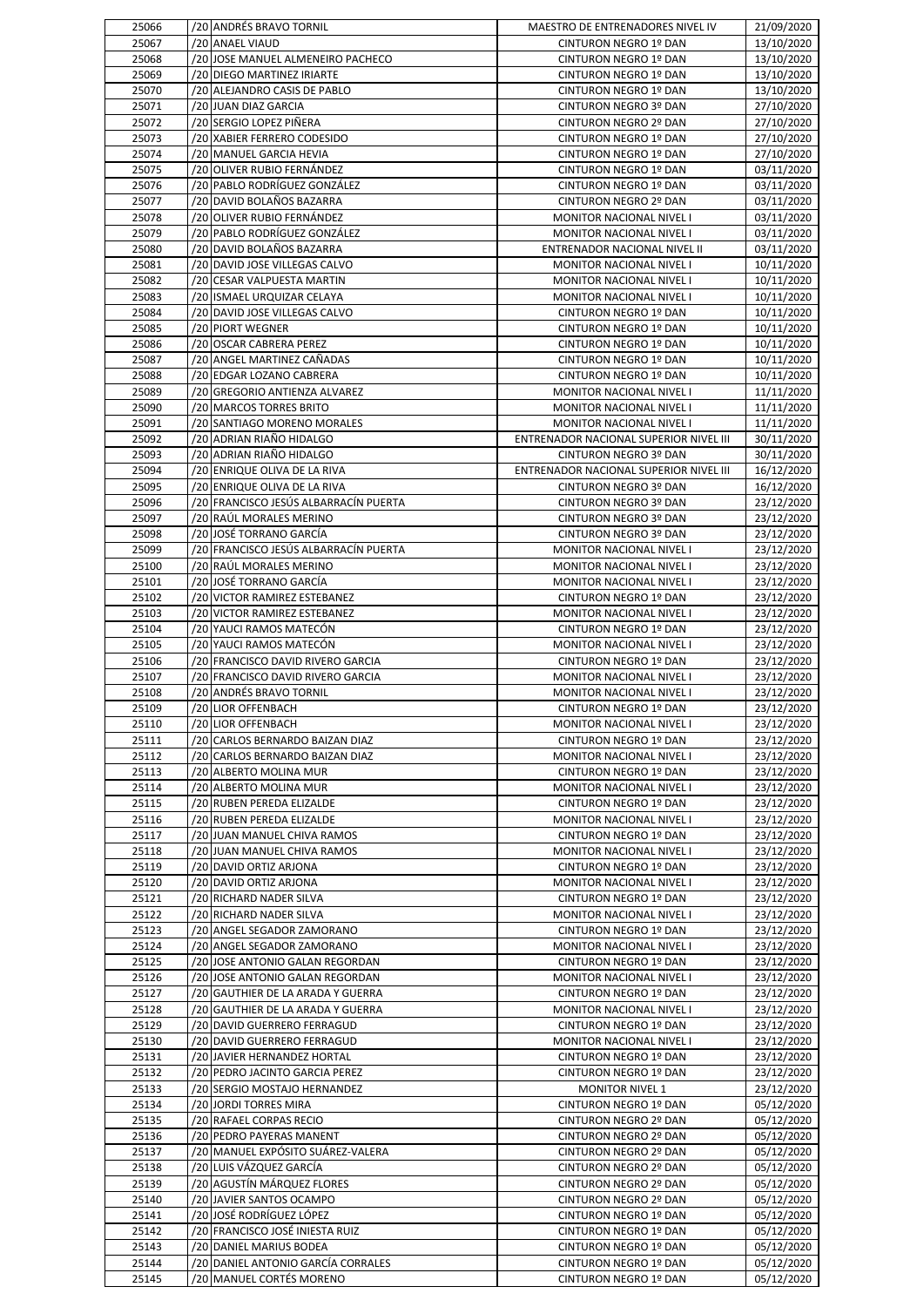| 25146          | /20 VICTORIANO NICOLÁS MOLINA                                              | CINTURON NEGRO 1º DAN                                 | 05/12/2020               |
|----------------|----------------------------------------------------------------------------|-------------------------------------------------------|--------------------------|
| 25147          | /20 JUAN PABLO MARCO LOZAR                                                 | CINTURON NEGRO 1º DAN                                 | 05/12/2020               |
| 25148          | /20 ANTONIO VIVANCOS RUIZ                                                  | CINTURON NEGRO 1º DAN                                 | 05/12/2020               |
| 25149          | /20 JOSÉ RODRÍGUEZ LÓPEZ<br>/20 FRANCISCO JOSÉ INIESTA RUIZ                | MONITOR NACIONAL NIVEL I                              | 05/12/2020               |
| 25150<br>25151 | /20 DANIEL MARIUS BODEA                                                    | MONITOR NACIONAL NIVEL I<br>MONITOR NACIONAL NIVEL I  | 05/12/2020<br>05/12/2020 |
| 25152          | /20 DANIEL ANTONIO GARCÍA CORRALES                                         | <b>MONITOR NACIONAL NIVEL I</b>                       | 05/12/2020               |
| 25153          | /20 MANUEL CORTÉS MORENO                                                   | MONITOR NACIONAL NIVEL I                              | 05/12/2020               |
| 25154          | /20 VICTORIANO NICOLÁS MOLINA                                              | MONITOR NACIONAL NIVEL I                              | 05/12/2020               |
| 25155          | /20 JUAN PABLO MARCO LOZAR                                                 | MONITOR NACIONAL NIVEL I                              | 05/12/2020               |
| 25156          | /20 ANTONIO VIVANCOS RUIZ                                                  | MONITOR NACIONAL NIVEL I                              | 05/12/2020               |
| 25157          | /20 PEDRO PAYERAS MANENT                                                   | ENTRENADOR NACIONAL NIVEL II                          | 05/12/2020               |
| 25158          | /20 AGUSTÍN MÁRQUEZ FLORES                                                 | ENTRENADOR NACIONAL NIVEL II                          | 05/12/2020               |
| 25159<br>25000 | /20 DAVID GONZALEZ HERNANDEZ-ARDIETA<br>/21 GUSTAVO HERRAIZ TOMEY          | CINTURON NEGRO 1º DAN<br>CINTURON NEGRO 2º DAN        | 05/12/2020<br>12/06/2021 |
| 25001          | /21 ALBERTO GIL LORENTE                                                    | CINTURON NEGRO 2º DAN                                 | 12/06/2021               |
| 25002          | /21 JOSE ANTONIO RAMOS CABRERIZO                                           | CINTURON NEGRO 2º DAN                                 | 12/06/2021               |
| 25003          | /21 CARLOS DONAIRE MARTINEZ                                                | CINTURON NEGRO 1º DAN                                 | 12/06/2021               |
| 25004          | /21 IRENE SAYALERO RODRÍGUEZ                                               | <b>MARRÓN</b>                                         | 12/06/2021               |
| 25005          | /21 BEATRIZ GÓMEZ SÁNCHEZ                                                  | <b>MARRÓN</b>                                         | 12/06/2021               |
| 25006          | /21 ALEJANDRO YAGÜE HERNÁNDEZ                                              | <b>MARRÓN</b>                                         | 12/06/2021               |
| 25007          | /21 CRISTINA EIROS FERNÁNDEZ                                               | <b>MARRÓN</b>                                         | 12/06/2021               |
| 25008          | /21 JAVIER AGUILERA LORENTE                                                | <b>MARRÓN</b>                                         | 12/06/2021               |
| 25009<br>25010 | /21 AGUSTÍN LÓPEZ ARRIBAS                                                  | <b>MARRÓN</b>                                         | 12/06/2021               |
| 25011          | /21 CORA TURATI GARCÍA<br>/21 ALBA GONZÁLEZ MARTÍN                         | <b>MARRÓN</b><br><b>MARRÓN</b>                        | 12/06/2021<br>12/06/2021 |
| 25012          | /21 JAVIER DIAZ COLLADO                                                    | <b>MARRÓN</b>                                         | 12/06/2021               |
| 25013          | /21 YOSUNE TORRES RESPALDIZA                                               | <b>AZUL</b>                                           | 12/06/2021               |
| 25014          | /21 BEATRIZ LÓPEZ MARTÍN                                                   | <b>VERDE</b>                                          | 12/06/2021               |
| 25015          | /21 MELQUIADES TORRES ALMEIDA                                              | <b>VERDE</b>                                          | 12/06/2021               |
| 25016          | /21 RAÚL MERLO GÓMEZ                                                       | <b>VERDE</b>                                          | 12/06/2021               |
| 25017          | /21 JUAN MIGUEL SANCHEZ ARTILES                                            | <b>VERDE</b>                                          | 12/06/2021               |
| 25018          | /21 SERGIO BENITEZ JIMENEZ                                                 | <b>VERDE</b>                                          | 12/06/2021               |
| 25019          | /21 ANDREA CADENAS TORRES                                                  | <b>VERDE</b>                                          | 12/06/2021               |
| 25020          | /21 PAULA SOBRINO TAPIA                                                    | <b>VERDE</b>                                          | 12/06/2021               |
| 25021<br>25022 | /21 JAVIER MANCEBO PAVÓN<br>/21  MARÍA ISABEL ORTEGA CANALEJO              | NARANJA                                               | 12/06/2021               |
| 25023          | /21 ARES RAMA CRESPO                                                       | NARANJA<br>NARANJA                                    | 12/06/2021<br>12/06/2021 |
| 25024          | /21 JORGE BENAVIDES PEÑA                                                   | NARANJA                                               | 12/06/2021               |
| 25025          | /21 JOSÉ ANTONIO RAMA GONZÁLEZ                                             | NARANJA                                               | 12/06/2021               |
| 25026          | /21 SARA TORRELO FERNÁNDEZ                                                 | NARANJA                                               | 12/06/2021               |
| 25027          | /21 GASPAR MAYOR TONDA                                                     | <b>NARANJA</b>                                        | 12/06/2021               |
| 25028          | /21 MARTÍN FOURCADE                                                        | CINTURON NEGRO 1º DAN                                 | 12/06/2021               |
| 25029          | /21 SALVADOR MANUEL PEREZ SUAREZ                                           | CINTURON NEGRO 1º DAN                                 | 12/06/2021               |
| 25030          | /21 IGOR AGUINAGA IZA                                                      | CINTURON NEGRO 1º DAN                                 | 12/06/2021               |
| 25031          | /21 AMAYA TAPIA ABREGO                                                     | CINTURON NEGRO 1º DAN                                 | 12/06/2021               |
| 25032<br>25033 | /21 JOSE ANTONIO FERNANDEZ SECO<br>/21 BILAH ALLI OMAR                     | CINTURON NEGRO 1º DAN<br><b>CINTURON NEGRO 2º DAN</b> | 12/06/2021<br>12/06/2021 |
| 25034          | /21 JOSÉ MARÍA IMBRODA BLASCO                                              | CINTURON NEGRO 2º DAN                                 | 12/06/2021               |
| 25035          | /21 DAVID CUESTA LERÍN                                                     | CINTURON NEGRO 2º DAN                                 | 12/06/2021               |
| 25036          | /21 CARLOS FIGUERUELO MENENDEZ                                             | CINTURON NEGRO 2º DAN                                 | 12/06/2021               |
| 25037          | /21 JOSE LUIS NAJERA BARRENA                                               | CINTURON NEGRO 2º DAN                                 | 12/06/2021               |
| 25038          | /21 JOSE RAMON CALLE GARAYOA                                               | <b>CINTURON NEGRO 2º DAN</b>                          | 12/06/2021               |
| 25039          | /21 JAVIER RUIZ SALVATIERRA                                                | CINTURON NEGRO 2º DAN                                 | 12/06/2021               |
| 25040          | /21 JOSE ANGEL CONEJO GUILLERMO                                            | <b>MARRON</b>                                         | 12/06/2021               |
| 25041          | /21 RAÚL TORRALBO BUSTOS                                                   | MARRÓN                                                | 12/06/2021               |
| 25042          | /21 MAIN RODRIGUEZ GARRIDO                                                 | MARRÓN                                                | 12/06/2021               |
| 25043<br>25044 | /21 DANIEL ALBERTO FERNÁNDEZ VÁSQUEZ<br>/21 JORGE FRANCISCO RODRIGUEZ MIRA | <b>MARRÓN</b><br>MARRÓN                               | 12/06/2021<br>12/06/2021 |
| 25045          | /21 JUAN ESTEBAN VARAS MAGRO                                               | AZUL                                                  | 12/06/2021               |
| 25046          | /21 JUAN PABLO ORDOÑEZ ORTEGA                                              | <b>AZUL</b>                                           | 12/06/2021               |
| 25047          | /21 SHONA SANGER                                                           | AMARILLO                                              | 12/06/2021               |
| 25048          | /21 AGUSTÍN CHACÓN PÉREZ                                                   | AMARILLO                                              | 12/06/2021               |
| 25049          | /21 HECTOR MATEOS MARTIN                                                   | ENTRENADOR NACIONAL SUPERIOR NIVEL III                | 12/06/2021               |
| 25050          | /21 CLAUDIA GARZÓN CAMPANA                                                 | CINTURON NEGRO 1º DAN                                 | 12/06/2021               |
| 25051          | /21 EUGENIO MANUEL SAAVEDRA MORÁN                                          | CINTURON NEGRO 1º DAN                                 | 12/06/2021               |
| 25052          | /21 FRANCISCO JAVIER SOLIS MARTIN                                          | CINTURON NEGRO 1º DAN                                 | 12/06/2021               |
| 25053          | /21 RAÚL MARTINEZ SERRANO                                                  | CINTURON NEGRO 1º DAN                                 | 12/06/2021               |
| 25054<br>25055 | /21 JAVIER GONZALEZ SANTOYO<br>/21 JAVIER SALCEDO GARCIA                   | CINTURON NEGRO 1º DAN<br>CINTURON NEGRO 2º DAN        | 12/06/2021               |
| 25056          | /21 CARLOS NICOLAS FERNANDEZ GARGAGLIONE                                   | CINTURON NEGRO 2º DAN                                 | 12/06/2021<br>12/06/2021 |
| 25057          | /21 CRISTINA HIDALGO ALVAREZ                                               | CINTURON NEGRO 2º DAN                                 | 12/06/2021               |
| 25058          | /21 ALEJANDRO CEREZO AGUDO                                                 | CINTURON NEGRO 2º DAN                                 | 12/06/2021               |
| 25059          | /21 MIGUEL GARCIA CASAS                                                    | CINTURON NEGRO 2º DAN                                 | 12/06/2021               |
| 25060          | /21 FATIMA GROSSON COELLO                                                  | NARANJA                                               | 12/06/2021               |
| 25061          | /21 CARLOS DONAIRE MARTINEZ                                                | <b>MONITOR NIVEL 1</b>                                | 12/06/2021               |
| 25062          | /21 RAÚL MORALES MERINO                                                    | ENTRENADOR NACIONAL NIVEL II                          | 12/06/2021               |
| 25063          | /21 JOSÉ TORRANO GARCÍA                                                    | ENTRENADOR NACIONAL NIVEL II                          | 12/06/2021               |
| 25064          | /21 FRANCISCO JESÚS ALBARRACÍN PUERTA                                      | ENTRENADOR NACIONAL NIVEL II                          | 12/06/2021               |
| 25065          | /21 JOSE ALBERTO PALOMO CANO                                               | CINTURON NEGRO 1º DAN                                 | 12/06/2021               |